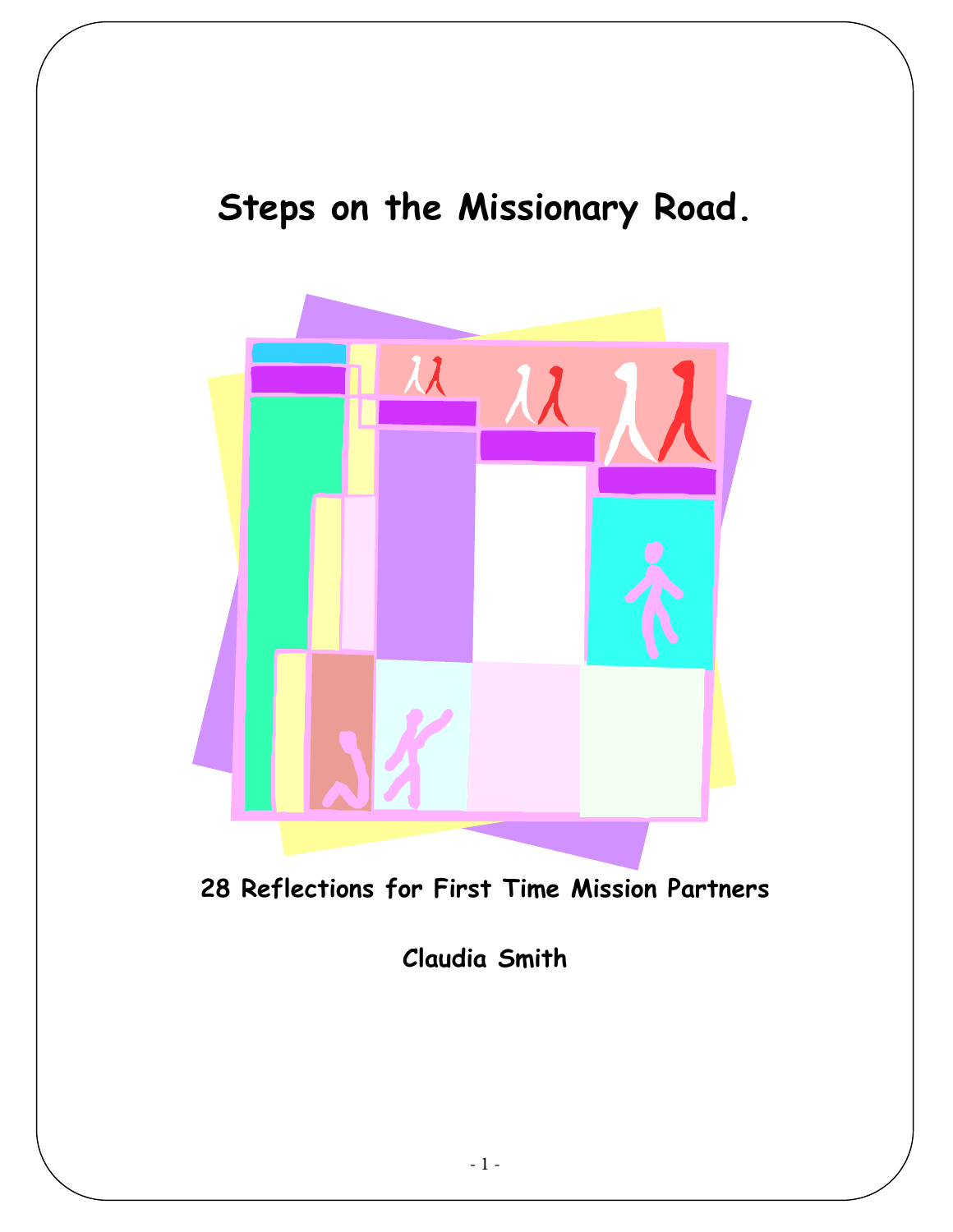# DAY 1: John 1 v 1-14

## 'The Word became flesh and made his dwelling among us' v 14

God, the Creator and sustainer of all life, left behind His rightful glorious existence in the heavenly realms to become a man - a humble human being. Jesus, God made flesh became the

most radical missionary the world has ever known. Jesus came to earth, to save His creation from their sin and bring reconciliation with God. He came to show humanity a new way to live and have their being. A life lived to first love and serve God and secondly to love and serve others. A life of servant hood and of sacrifice, by

'Jesus, God made flesh became the most radical missionary the world has ever known.'

no means an easy road – the gate is narrow to this road and few enter. But be assured those who enter and embrace the taking up of the cross will find their reward is great in Heaven, their final destination. So be encouraged and challenged, you are following in profoundly holy footsteps as you step into your new life as a missionary.

The path maybe unknown and you may not know where you will live, what you will be doing; you may not know the language or the people you will be living alongside. You have left all you knew, your comforts and your securities. Uncertainty surrounds you and perhaps makes you feel vulnerable but one thing is unchanging, the Word. The Word is the same yesterday, today and tomorrow, it is unchanging. The Word will be sufficient for you when you question, 'Why did I leave? Why am I here?' The Word will be your rock, your strong foundation in times of trials and suffering as well as in times of joy and celebration.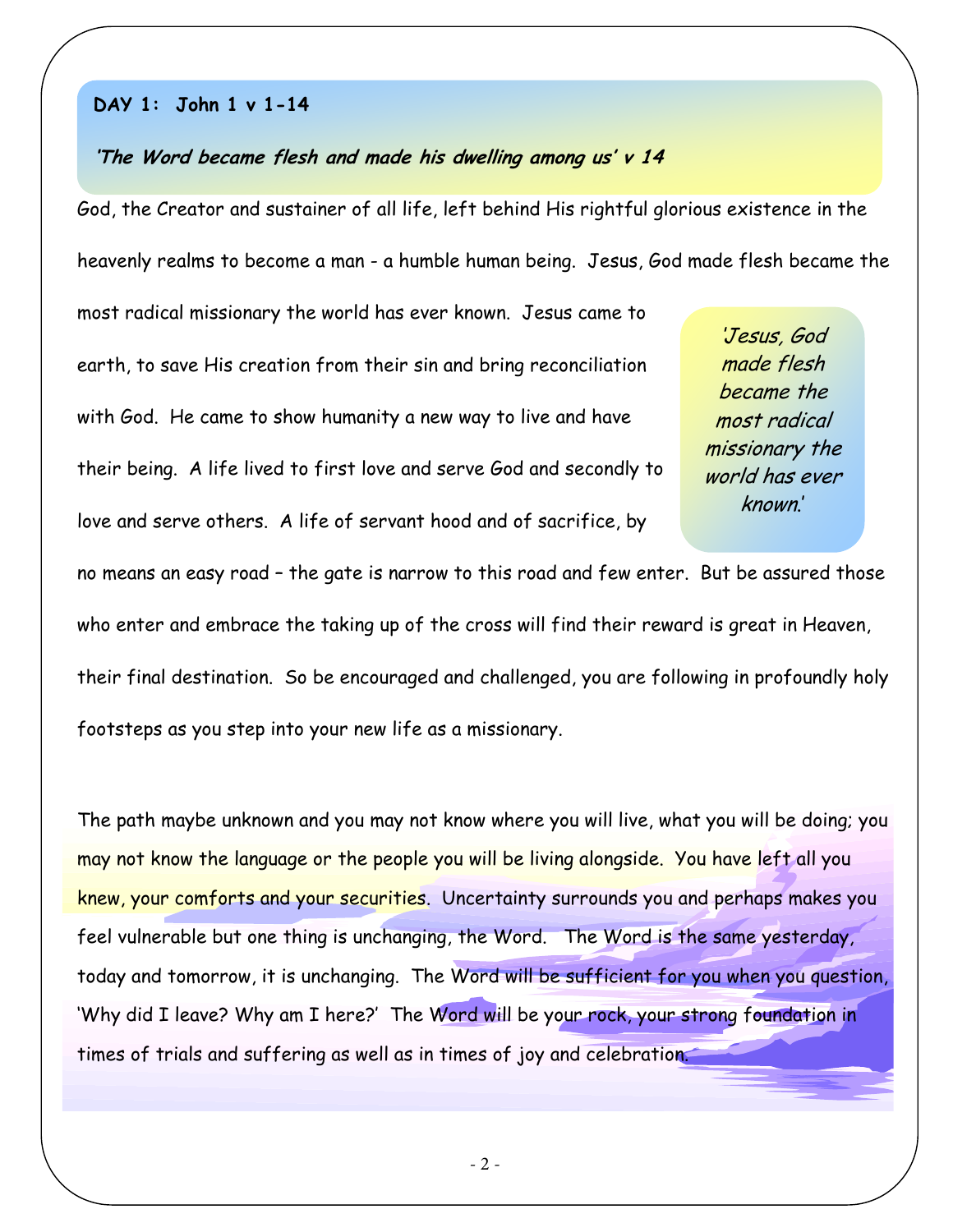# Day 2: Matthew 4v 18-22

# "Come, follow me," Jesus said, "and I will make you fishers of men." v 19

'Come, follow me', I wonder what the first disciples expected or anticipated would happen when they left their fishing nets and began to follow Jesus. I wonder how 'immediate' they were in their leaving of their work and what they thought Jesus meant when he told them they would 'fishers of men'.

They certainly were amazing men to know so little of what the future held, no New Testament to read and yet to confidently leave their livelihood to follow this new rabbi Jesus. I wonder what it was that prompted them to give it all up? What did they see in Jesus? What attracted them to Him? Perhaps hope, hope of a better life; a better way to live and the promise that the 'Kingdom of Heaven' was near. What prompted you to follow Jesus in your early days as

'Hold on to what first attracted you to Jesus and hold onto the steps of faith you have taken to this point.'

Christian but also now, as you step out into missionary life? Hold onto what first attracted you to Jesus and hold onto the steps of faith you have taken to this point.

As you set time aside to spend with Jesus, recall scripture verses that have been significant in guiding, challenging and encouraging you as you took those first steps on the missionary road. Write down the words that God has spoken to you and look over them, allow him to speak to you again and affirm you in your calling. Keep them in your Bible, in a special book or commit them to memory. And as you 'come and follow' in this new season, though only the Father knows what lies ahead, know you take these steps with Jesus and he will walk the missionary road with you and teach you all you need to know.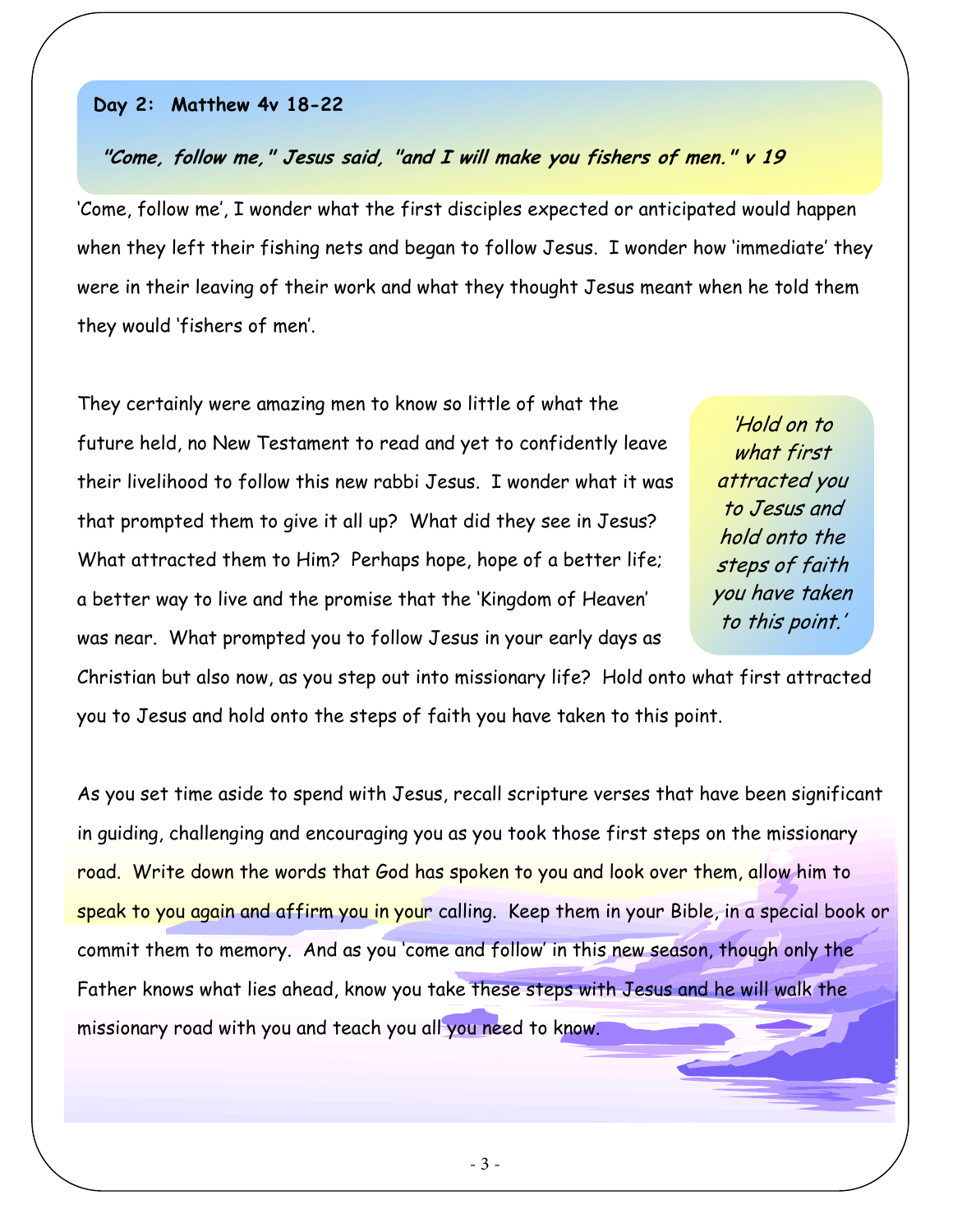# Day 3: Matthew 8:18-22

"Foxes have their holes and birds of the air have nests, but the Son of Man has nowhere to lay his head." v 20

If we take seriously Jesus' words, we can not escape the radical nature of making the decision to follow Him as our Lord and Saviour. He asks much of us, to put Him first above everyone and everything. It's easy to say 'Yes' in words but to actually commit in our actions is much harder. To leave the security of our homes and to go to a foreign land is tough. To leave our families when perhaps they don't understand why, is tough.

It is hard not to be there when loved ones are sick and we just want to be by their bedside or perhaps there is a new birth and we have missed seeing that new life in its early days. But God commands us to put Him first and yes, it is a sacrifice. It is painful at times but God never said it would be easy.

'But God commands us to put Him first and yes, it is a sacrifice.'

You have put your commitment of words into practice; you have obeyed the call of the Master, the Lord of All. When it feels too hard, when you miss your home, your family, when you wish you could go back – know the Lord sees your commitment to Him. He doesn't take it lightly, he knows the hardship for he too had no home, and he left his Heavenly Father and his early parents too. Sometimes it was a lonely path, a hard path, as the path of a servant is. Even for you, the life of a missionary can be hard but God will provide all that you need. Yes, times may be testing and you will wonder if you can stay the course but you have answered the call, do not look back but take one step at a time with Jesus the one who gave His very life for you.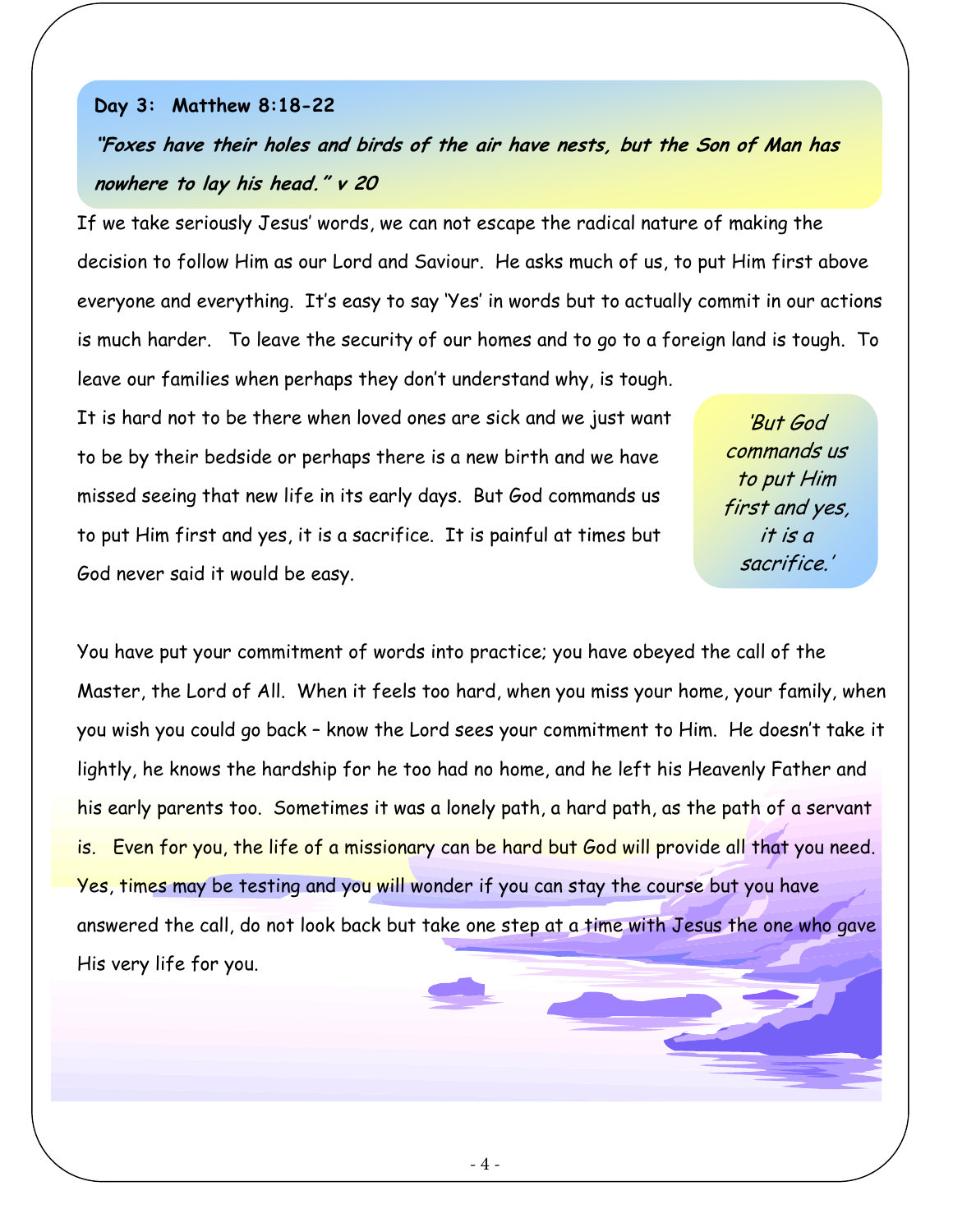## Day 4: Matthew 10:1-4

'He called his twelve disciples to him and gave them authority' v 10a

Jesus called his twelve disciples to him and gave them authority. He has called you too; as you reflect on Jesus drawing his disciples around him, giving them instructions as he sent them out, he draws you to himself too. He calls you as he did the first disciples, he calls you by name. He will instruct you in all your need to know, to say and to do.

Jesus knew the type of people he wanted for his team, he choose them carefully, no one was there by mistake. He knew each of his disciples by name and he called them by name, specifically not randomly. God has chosen you specifically for the task ahead; he knows you are the person just right for the job. He knows what will be required in personality, in character, in skills and abilities and he has designed you for this time. So as you read over the names of the disciples: Simon, Andrew, James, John, Philip, Bartholomew, Thomas,

'God has chosen you specifically for the task ahead; he knows you are the person just right for the job.'

Matthew, James, Thaddaeus, Simon and Judas, remember to add yourself to the list and hear and embrace the call of the Father.

As you begin this new season in your life, know that as God as called you, he has also given you authority, his authority. So when you feel powerless, lacking ability and needing assurance, remember his authority and know you are here because he has called and sent you. Use his authority wisely, do not abuse it but humbly accept it and work under the Master and his divine plan.

- 5 -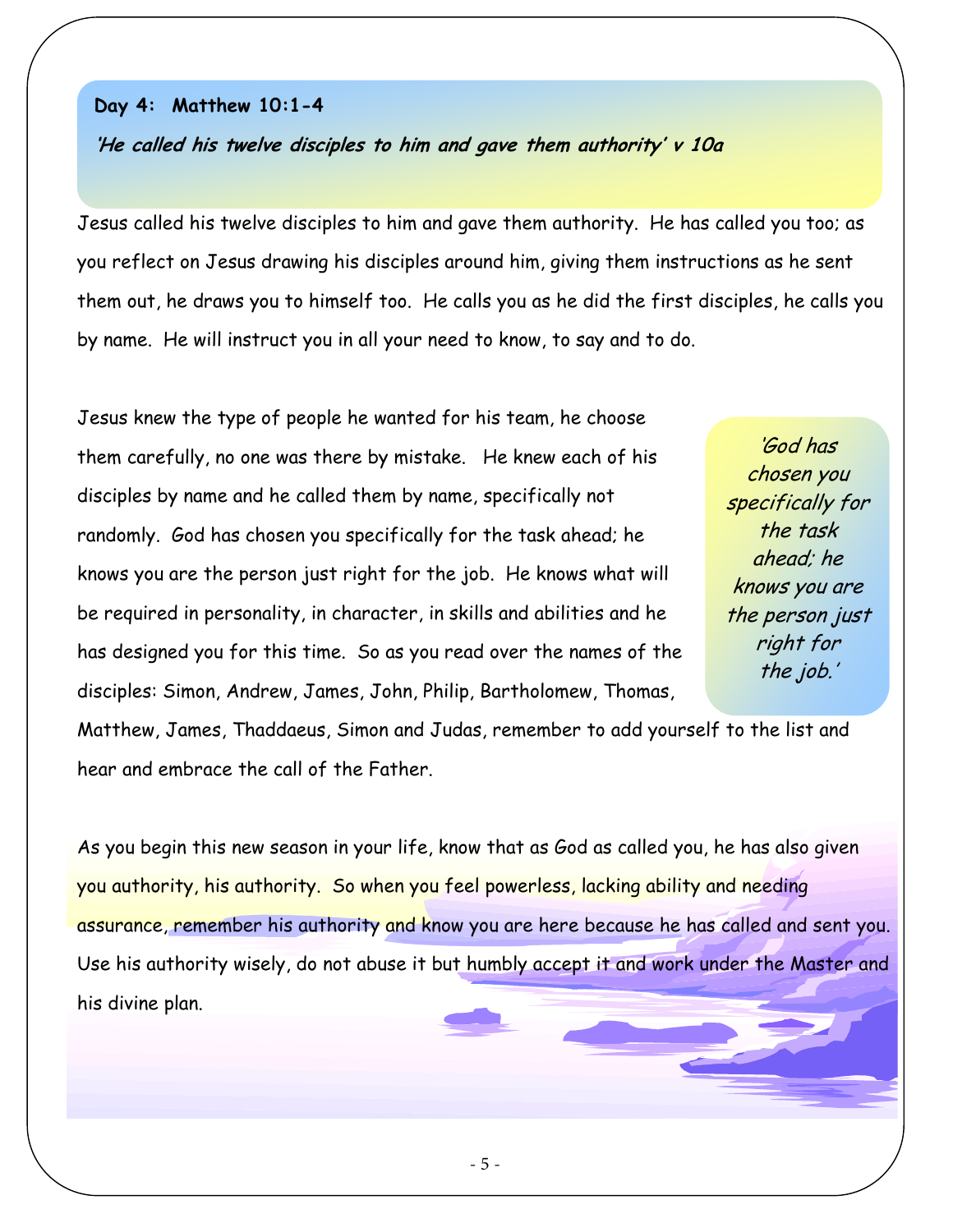# Day 5: Matthew 10 v 9-10

'Do not take along gold or silver or copper in your belts' v 9

Times have changed and the  $21<sup>st</sup>$  missionary usually has a freight allowance but it is still good to reflect on the early missionary and the underlying principle of relying on God for His provision. God knows what you left behind, perhaps a successful and secure career, your

home, family and friends. Not only that but things you enjoyed to do, going to the park, swimming, the cinema, being able to go out for a meal and going shopping (knowing where to go and what you are buying!). He knows you've made a big lifestyle change. The comforts, the privileges you once had, you probably don't have anymore. Life is different and though you have your freight allowance, you can't just pick up your old life and transplant it into the new one.

'He will provide for you as you are obedient and trust in Him for all that you need.'

In all that you are and will have to get accustomed to, remember that by giving up and leaving behind, it gives opportunity to really trust God for His provision. If you have your hands tightly clasped around the old things, how can you open your hands to receive what God wants to give you now? But we must acknowledge it can be hard, when it comes to emotional and spiritual support - the people who were around when you needed to talk, needed prayer, wanted advice aren't there anymore. Who can you lean on now? God is our ultimate provider and he will provide new relationships, new people that can come alongside whether physically, on the phone, by letter or email. He will provide for you as you are obedient and trust in Him for all that you need.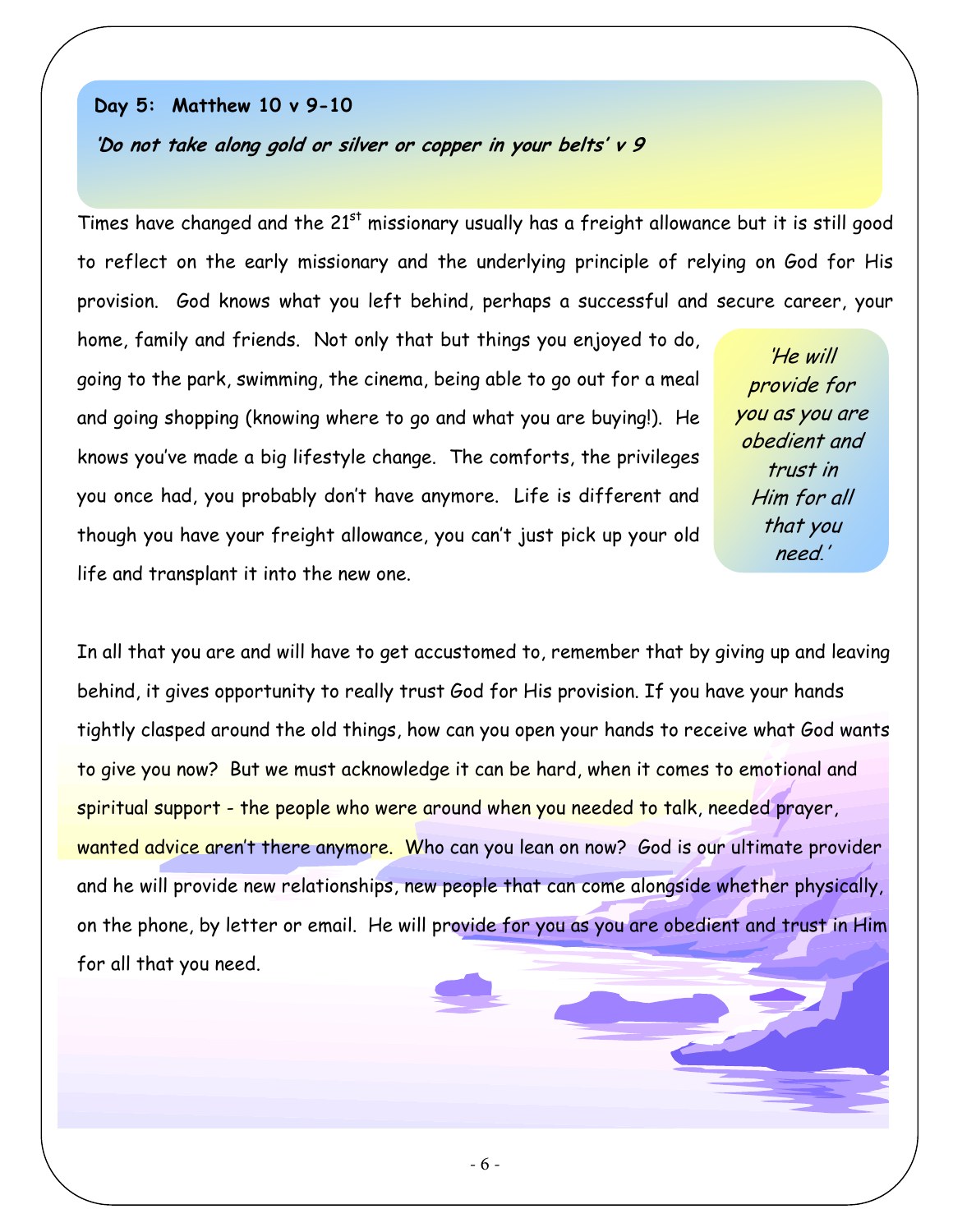# Day 6: Matthew 6 v 5-15

# 'Our Father in heaven, hallowed be your name.' v 9

One of the biggest challenges for the missionary is keeping their spiritual life alive, moving forward and having time to pray for yourself and not just for the work you are involved in. In these early days, take time to focus on the need for prayer. Jesus needed time alone with the Father and so we must need time too. It's not easy though, when you're getting used to so many new things, new schedules, new people, and new places and perhaps just feeling tired from the move and all that is involved in that.

However prayer doesn't need to take a long time and we can simply take a breath and call out 'Our Father in heaven, holy is your name'. Though high and exalted in the heavenly realms, the Father is always near to us. He is a holy God but though holy he allows us to call him Father and in turn calls us his child. So in these early days, don't give yourself a hard time about missing your quiet time but rest assured the Father knows all the changes

'Though high and exalted in the heavenly realms, the Father is always near to us'.

you are going through. He wants to be involved; he wants to walk alongside you in all the adjustments you are going through and even to carry you if you feel tired by it all. Simply call to him and let your words be few saying simply 'Father'. The Father knows you; he knows all that you want to say to him, he knows your heart. So as you breathe 'Father' he hears you and he will come to you and he will walk with you in all the demands change brings. He knows you need him more than ever at this moment in time.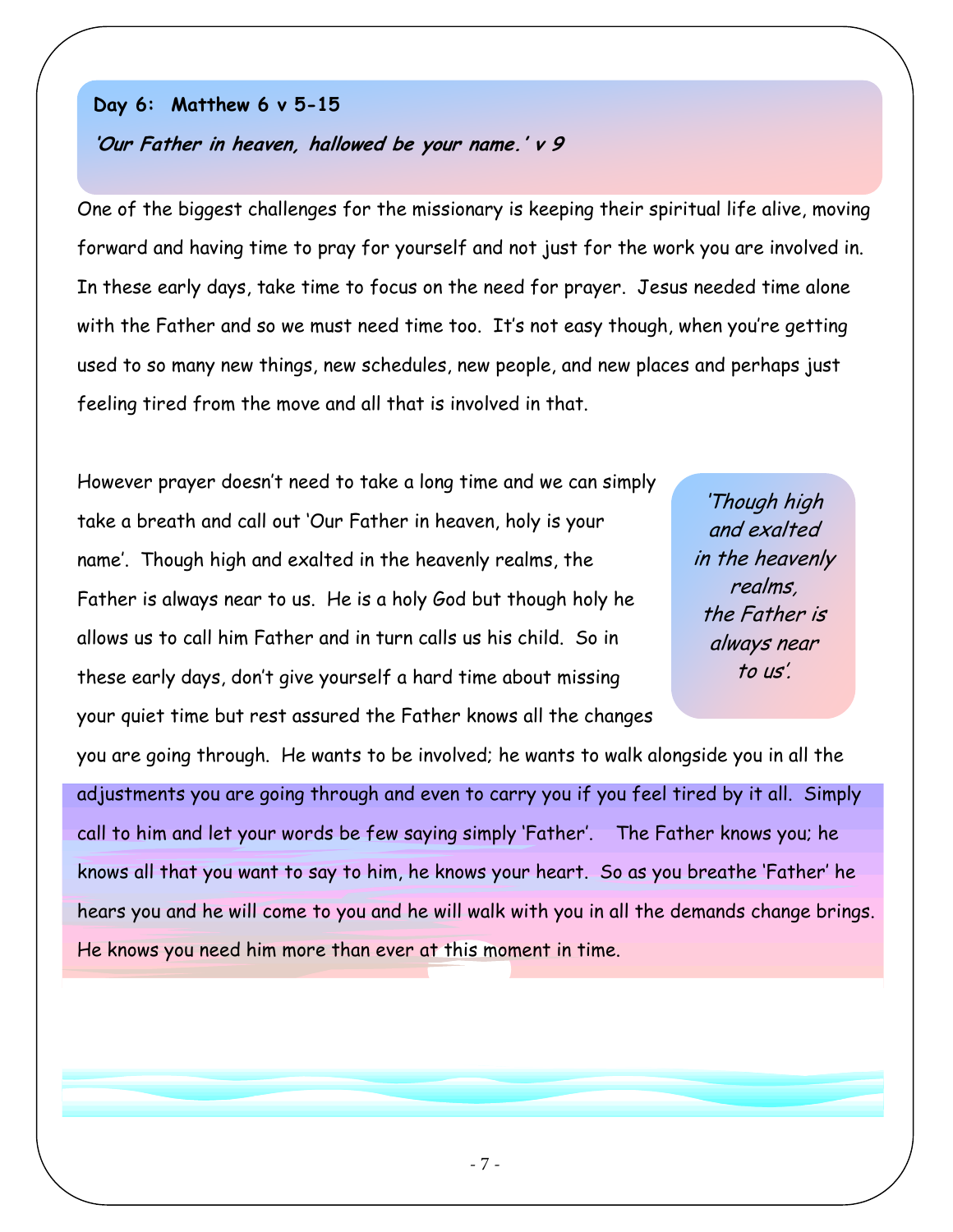# Day 7: Matthew 6 v 5-15

'Your kingdom come, your will be done on earth as it is in heaven.' v 10

Whenever I pray this line, I always feel 'this is an impossibility'. I question: Lord the world is so messed up: full of injustice; full of poverty; of corruption; humans are innately selfish

and there is a constant striving for getting more money and more earthly possessions - how can your will be done? The Lord tells us to pray this prayer and so there must be unquestionable hope. God without a doubt knows the way His Kingdom will come and how his will, will indeed be done. So it is not for me to shake my head in despair but instead be challenged to do my part to live a kingdom life: one that lives for justice, for helping the poor, speaking for those who voices otherwise would not be heard and putting others before self. To live a life of love and of self sacrifice. The cost of following

'God wants to see His Kingdom come and as you take part in God's mission in God's world, the Lord wants to equip you for your part'

Jesus and taking up the cross is a demanding one but the Christian life, as we read in Acts is not for the faint hearted. Sacrifice and suffering are words Christian should be familiar with and praise God for the honour serving him, even through hardship and trial.

What can you pray today though? In your situation, what challenges do you face to see God's kingdom come? Where do you need his Holy Spirit to strengthen and guide you as you engage in living a Kingdom life? God wants to see His Kingdom come and as you take part in God's mission in God's world, the Lord wants to equip you for your part. So pray and ask for his equipping, for his encouragement that in a world which seems to have lost its way and appears hopeless in many ways for there is hope and Our Father's Kingdom will come – Amen.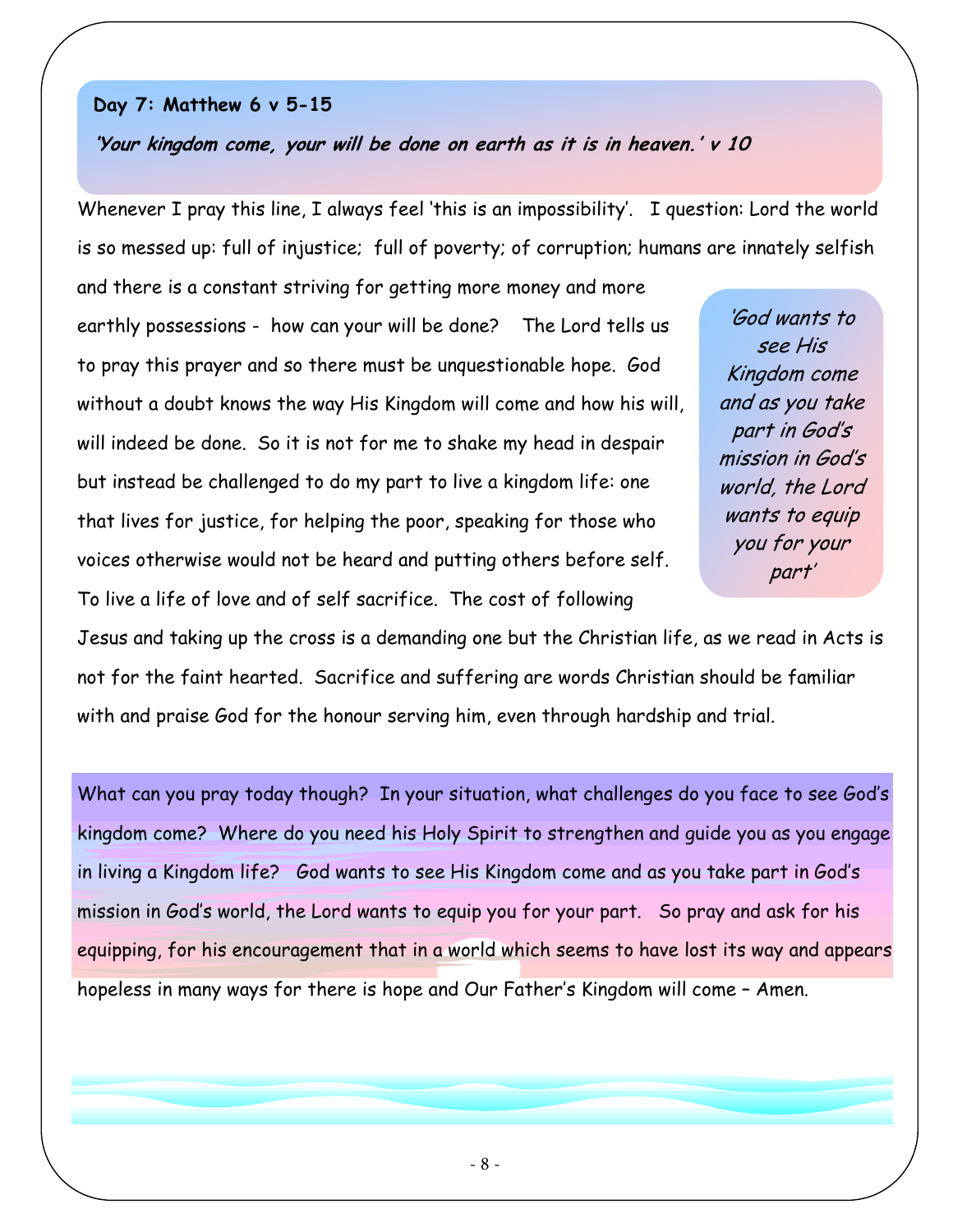# Day 8: Matthew 6 v 5-15 'Give us today our daily bread.' v 11

It is wonderful to know that we can come everyday, every week, every month - 365 days of the year and say to our Father, 'Give us today our daily bread'. Lord give me what I need.

Our loving heavenly Father encourages us to pray to ask for our 'daily bread'. What does that mean – daily bread? We are firstly asking for his provision for our physical needs – to feed us. When we come from a country stacked with shelves of food, this prayer can take on such a deeper meaning when living in a country which has little food or when people only eat one main meal a day and even more challenging to pray when perhaps people are experiencing starvation.

'Also as you pray for your 'daily bread' be reminded that 'Man does not live on bread alone but the word of God '.

Praying this when you are of getting used to a change of diet, you can ask God to help you as you get used to different tastes and the effects different foods have on your body. All very practical requests but important none the less. In Uganda we had a daily lunch of beans and usually potatoes. Eating beans everyday was bland and monotonous but we thanked God for his provision knowing for many, beans would be their only meal that day and that was a challenge to us.

Also as you pray for your 'daily bread' be reminded that 'Man does not live on bread alone but the word of God '. So as you pray ask that God would feed you spiritually – whether it is a bible verse which lifts your spirits, a reminder of God's love in your lives, being able to listen to a worship song or sing one yourself or just by looking around God's creation. Ask for God's spiritual food to sustain you, to help you as you follow Jesus and undertake his work in his

world.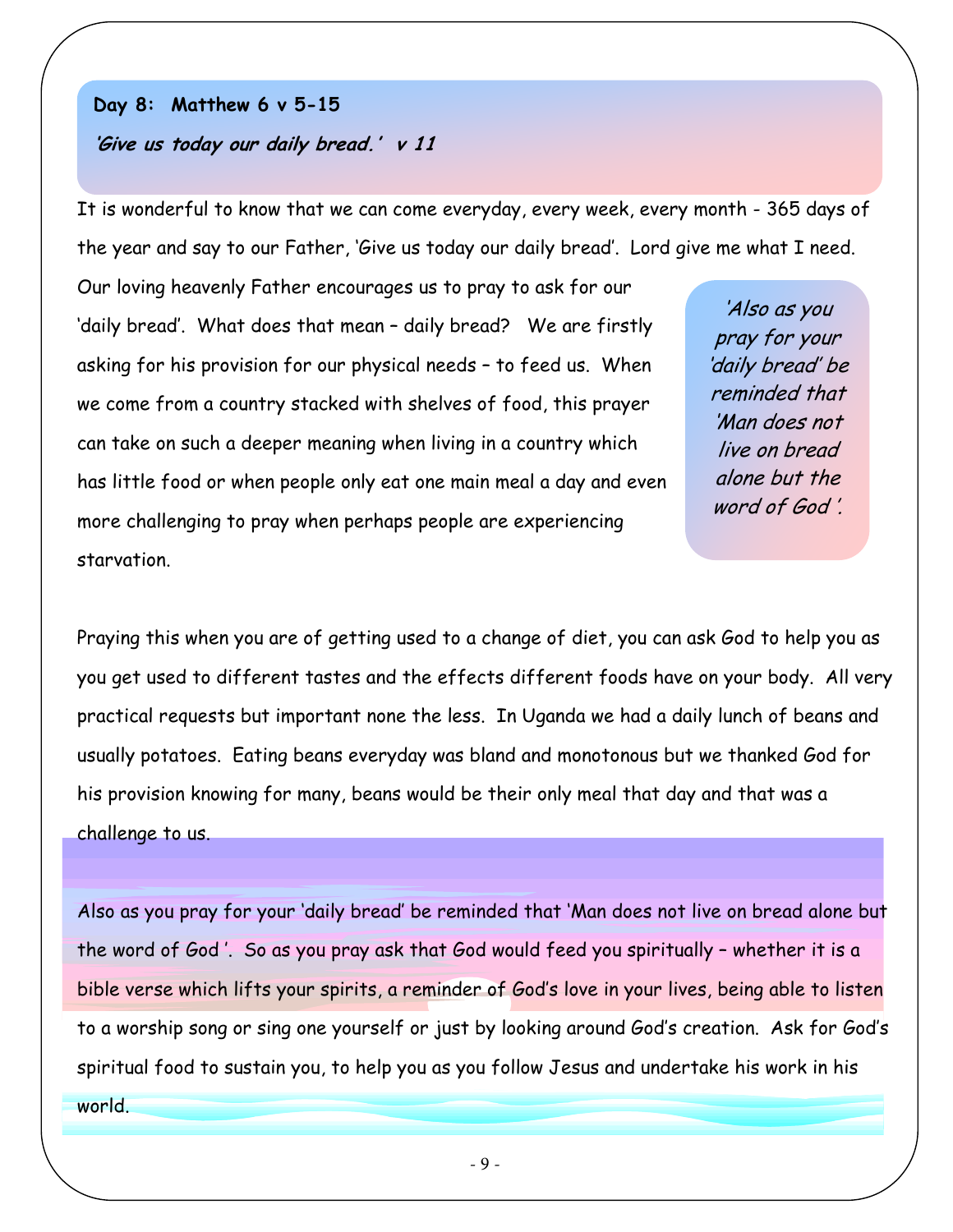# Day 9: Matthew 6 V 5-15

# 'Forgive us our debts, as we also have forgiven our debtors.' v 12

The Lord's Prayer when we break it down and really reflect on what we are praying is one of the most challenging prayers we can pray. Forgive us our sins as we forgive those who sin against us, those who

hurt us by their words and actions. Forgive those who hurt intentionally and those who hurt us without even knowing. In our early days as missionaries we were very hurt by a neighbour's boy who came and befriended our children but at the same time was stealing from us. It hurt to know that for several months the boy had been eating with us, playing with the children and going out for day trips with us but was also stealing and lying to us was hard. I felt angry and upset but was challenged by the Lord's Prayer. What does this part of the Lord's Prayer mean to you? What challenge does it bring in your life? Ask for God's grace and strength to rise to the challenge.

'God calls us to forgive, as he also forgives us for all the times we hurt him..'

Often when you arrive in a new place and see how things run: local government, health services, education, police service, you can become judgemental and critical. This is a normal part of culture shock, comparing your new home with your old one. In time as you begin to understand the culture, it will help in your understanding of why things are the way they are. However dependant upon where you are on the mission field, sometimes you can see practices which are unjust, corrupt and violate the rights of other human beings – witnessing the sinful nature of humanity, it's hard to take in. But God calls us to forgive, as he also forgives us for all the times we hurt him, whether intentional or not. Often the regular sins we commit, come when we are tired after a long day or if we've been treated badly, we say things we don't really mean and do things we don't really want to do. God is gracious to you, even when you repeatedly mess up, you can come knowing your Father welcomes you with open arms to listen to your confession and to forgive you again.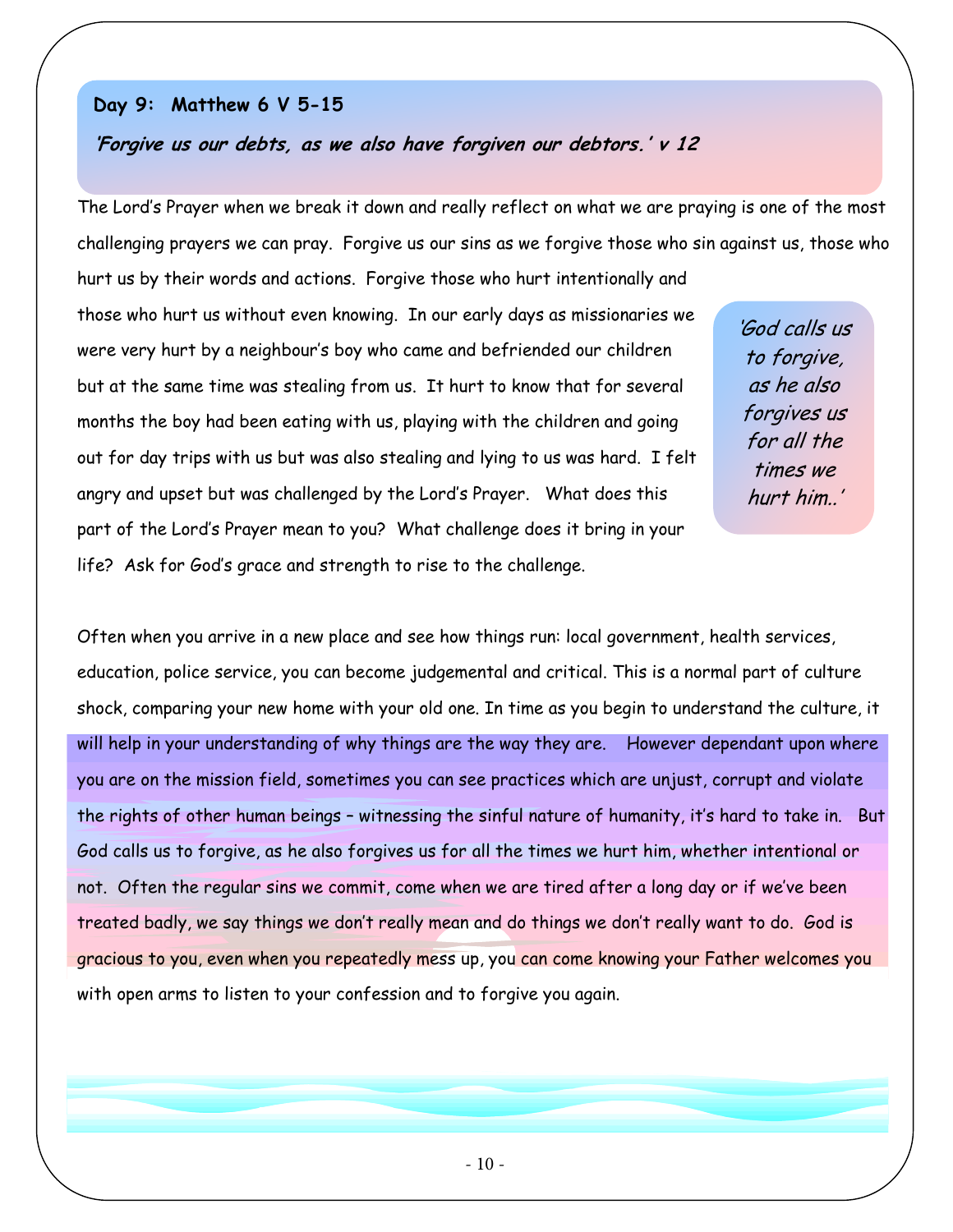# Day 10: Matthew 6 v 5-15 'And lead us not into temptation but deliver us from the evil one.' v 13

Temptation in itself is not sin and don't allow the devil to con you that it is. Jesus never sinned but was tempted just like you. So when you are tempted, view it as a positive opportunity to show God your heart - that you choose him over what you are being tempted with. By resisting the temptation, it's not that you just choose not to sin but you choose to put God first and show him your hearts desire is to love and serve him above all others whatever the cost to yourself.

'Whatever your temptation is, get to know it, know your triggers, what causes you to give temptation a second glance or a third.'

We all have areas of our life that is vulnerable to the enemies attack -it's different for all of us. As a parent, I have to constantly remind myself and ask for God's patience every day otherwise my temper rises and I land up shouting at the kids in a very ungodly manner. We all have something, that if left unattended the devil can get in and really mess things up, causing problems particularly in relationships: whether with our spouse, our children, the neighbours, a mission team member or even people at church. Relationships are foundational on the mission field, especially in the early days of settling in and being part of the community, so ask for God's protection from the devils schemes and be aware of any potential problem areas.

Whatever your temptation is, get to know it, know your triggers, what causes you to give temptation a second glance or a third. Know what causes you to give in and say, just this once. Know your weakness and ask God's help in becoming aware and knowing how to walk away from a path that you know in your heart is going to cause trouble. Pray too for God's protection on you and your family, the work and people you are involved in and know that in all you do God is with you.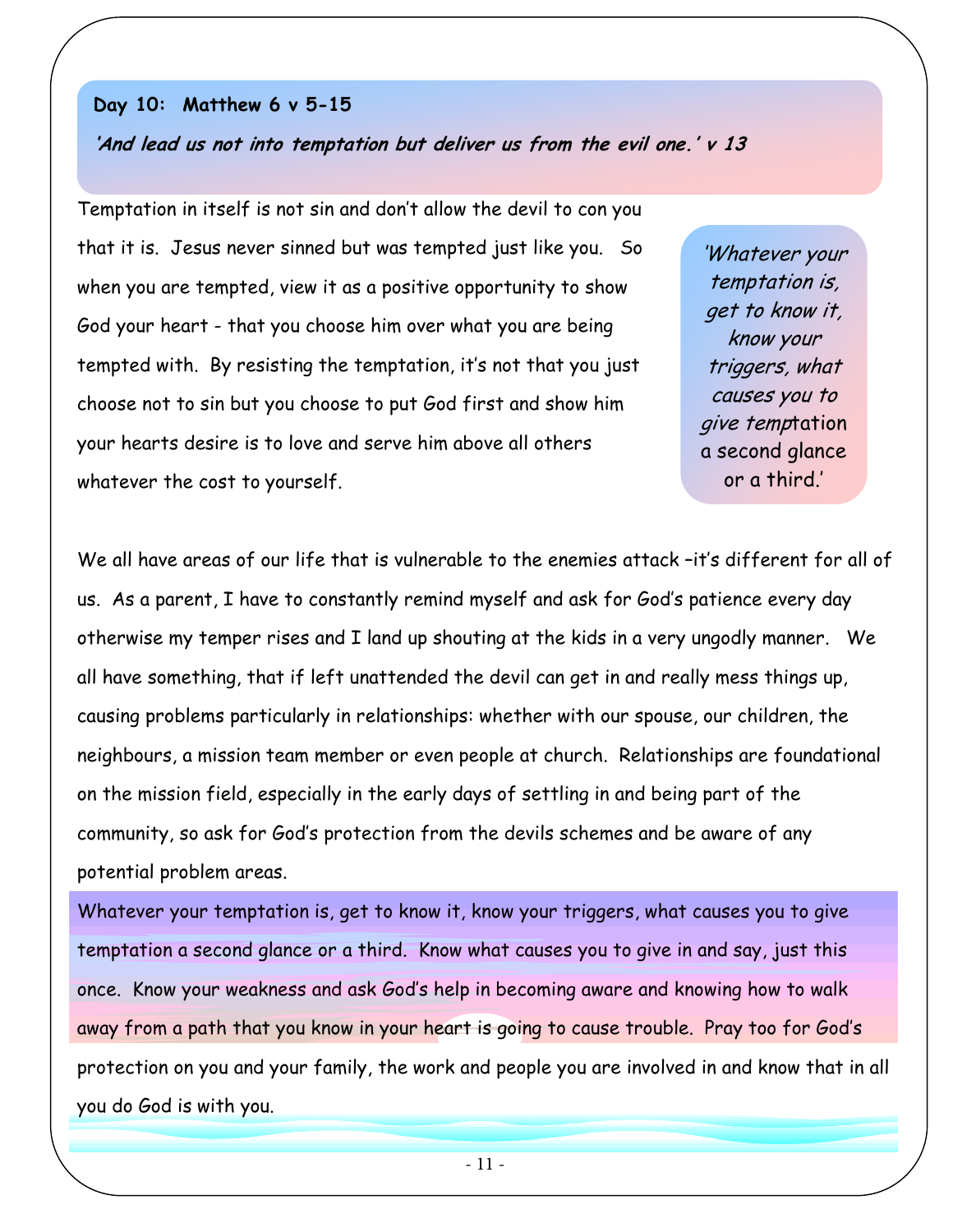# Day 11: John 2: 1-11

'… and Jesus and his disciples had also been invited to the wedding' v 2

When we first moved to Uganda we were invited to what is known as a 'Give Away' a

traditional ceremony the day before a wedding, in which the bride is brought out of the family home and the groom makes an official request to marry her. It is an elaborate ceremony, usually involving the whole village, much food, beautiful dresses and many gifts being given between the families involved. Though we didn't understand everything that was going on (as it was all in the local language) it was a privilege to be invited and witness the event.

'I love the glimpse it gives us of Jesus' sociable nature and character.'

Parties, weddings, baptisms, confirmations are all wonderful occasions to join with new friends, the local community and people you would not otherwise meet. I love the story of Jesus attending the wedding; firstly in that he accepted his invitation along with his disciples and decided to go along. Secondly I love the glimpse it gives us of Jesus' sociable nature and character. I imagine him arriving with his friends, mingling in the throng and being bothered by his mother to do a miracle or two! Missionaries also never know when they might be called upon to do something at a celebration, perhaps not turn water into wine but certainly in Uganda we always had to be prepared to say a word or two, bring our greetings from England and thank the host for their invitation.

So as you settle into life in your new community, accept invitations, watch and learn as you attend, ask questions if appropriate and soak up your surrounding and if you are called upon to say a word or two be prepared!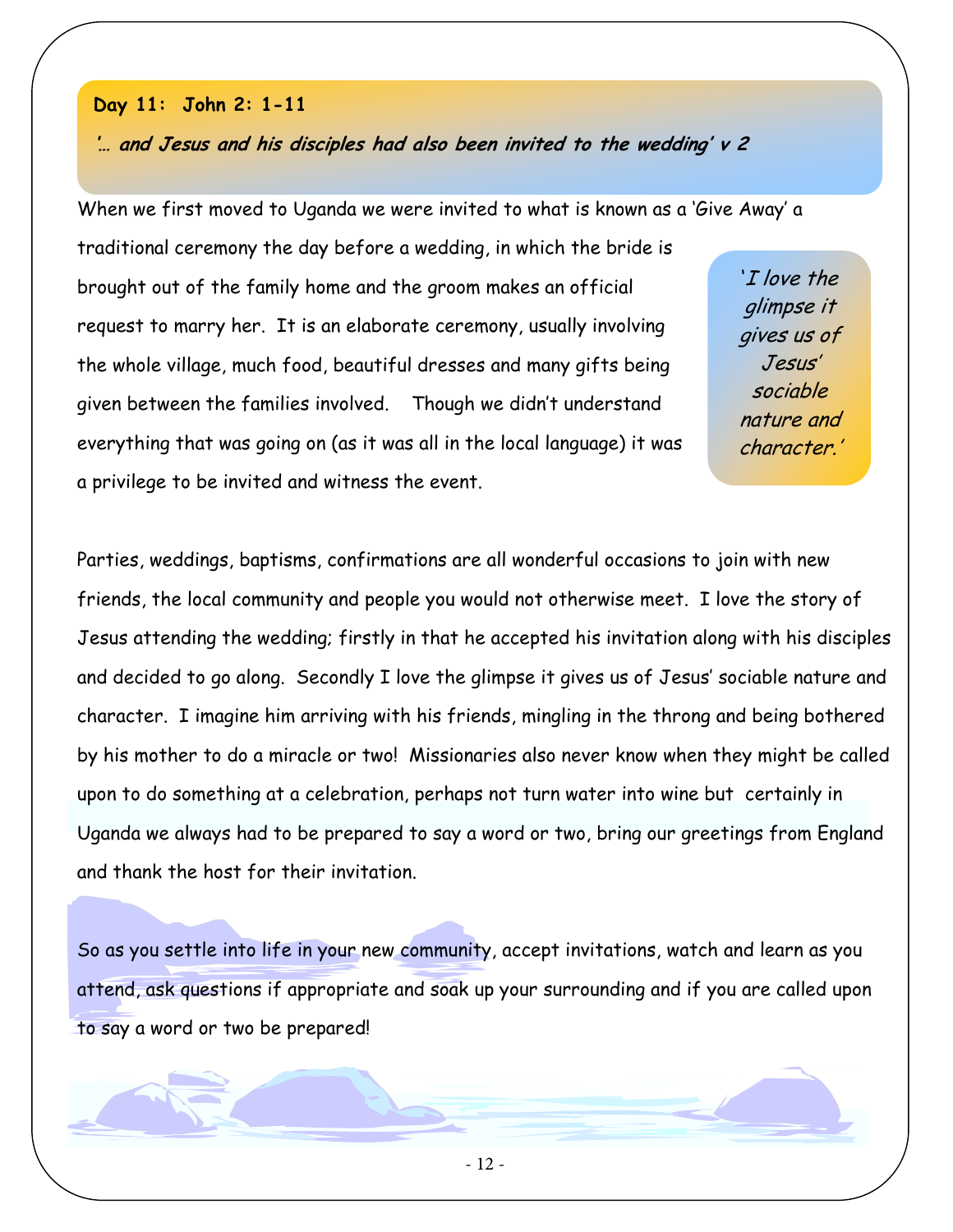# Day 12: Luke 19:1-10

# '…"Zacchaeus, come down immediately I must stay at your house today." v 5

The story of Jesus' meeting with Zacchaeus is another wonderful example of Jesus' sociable nature and the importance he put on building relationships with people he met. He wanted and was willing to spend time with people, to sit and share a meal. When I read the gospels, there is much mention of Jesus and food and Jesus referred to himself as the Bread of life.

Perhaps you won't be calling people down from trees to have meals, but inviting people to eat with you is a great way to get to know your neighbours and work colleagues. As you get used to different food even different customs in eating, take time to learn how to cook the local food, ask for help from new friends and invite people round to eat together. Take time to just be with people, find out about them, their lives, their culture, their world.

Perhaps you're not really into cooking, then if your budget allows perhaps go out for a meal with a new work colleague or neighbour. Find out where and what the locals eat, take time to talk about special times of the year and if special food is eaten. Talk about festivals, birthdays Easter and Christmas and what do people do? Or perhaps they don't celebrate certain things, find out why. Talk about customs and traditions when going to people's homes; are there things you should

'Take time to just be with people, find out about them, their lives, their culture, their world.'

know so you don't offend your hosts? Equally when you invite people in; are there things you should be doing so your guests feel welcome and want to come back again? Finally whether you cook or not, enjoy being with people and don't rush to be doing, to be working but take a step back and ease yourself into your new way of life.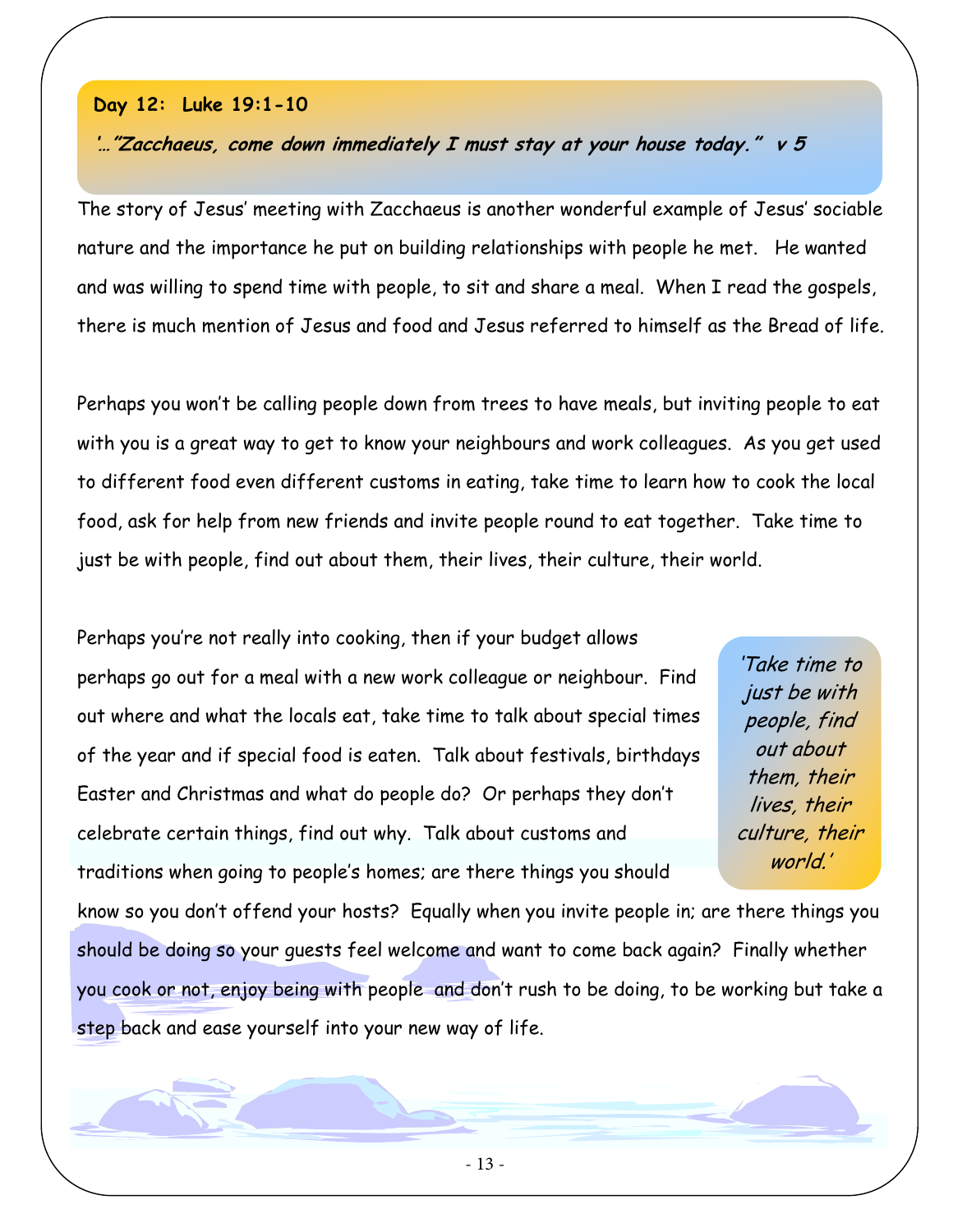# Day 13: John 4: 1- 26

'When a Samaritan woman came to draw water, Jesus said to her, "Will you give me a drink." v 7

When I read how Jesus asks this Samaritan woman for a drink, it creates for me the picture of when you are just passing someone or having a brief meeting, say in a shop or on a street corner. Jesus didn't have to speak to the woman it certainly wasn't expected, she was a Samaritan and he a Jew. He didn't know her but he engaged in a conversation which ultimately would change her life.

Our every conversation doesn't need to be life changing but some 'small talk' is certainly a good way to get to know people: local shop keepers, market sellers and fellow church goers. Stopping to greet someone and say hello in the local language, all begins to break down barriers of coming from a different culture. Building relationships is key to feeling at home in your new community and opening doors to opportunities to spread the good news of Jesus. It takes time to make friends and

'Building relationships is key to feeling at home in your new community'

acquaintances, in Uganda we had issues of trust to work through as we got to know people and in every culture there will be different challenges in making real friendships.

Every missionary is in a different situation and you will need to work out what is appropriate and what isn't in speaking with people but with Jesus he had no boundaries. He is a wonderful example of a people person, someone who really embraced the culture and the people. Jesus was willingly a friend to all, his reputation preceded him, will yours?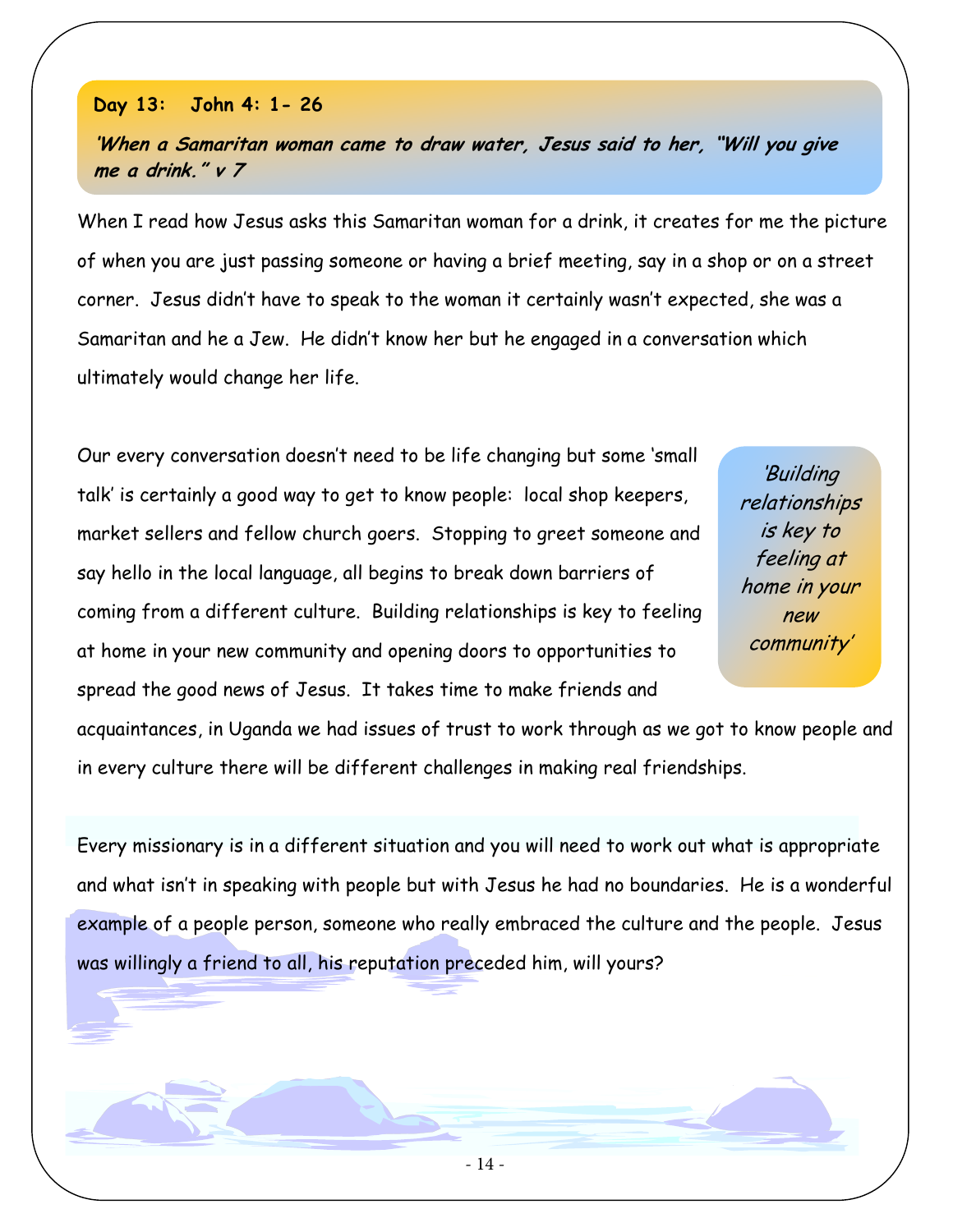### Day 14: Matthew 11 v 25-30.

# "Come to me, all you who are weary and burdened, and I will give you rest." v 28

Moving is a stressful thing, it takes its toll and it maybe now in these early days you are feeling tired and weary. If you're not then 'Praise God' but it is quite normal when moving and particularly changing the culture you are living in to feel quite exhausted by the process. All the preparations of the last weeks, months and even years and you're finally here, you have arrived! But all the emotional, mental and spiritual energy that has kept you going in the lead up to leaving and saying goodbyes, now that you have arrived can suddenly fall flat. You may

now be left feeling: tired, deflated and pretty wiped out. To add to it all, you are now are in the process of getting used to lots of new things. You will probably be meeting many people and having to smile and make a real effort to socialise and get acquainted with your new life. Even if you feel excited and are looking forward to all these new experiences, it can still feel a bit of a burden making such an effort all the time.

'He invites us to come to him in your weariness and with the burdens you are carrying.'

God knows the toll change takes on a person: the challenges, the tiredness and wondering if you can really do this. Remember verses 28-30 of today's passage. He invites us to come to him in your weariness and with the burdens you are carrying. He reminds you not to carry things you shouldn't. You should carry his yoke, doing the work he has designed for you because though it may still feel like a burden, the burden will be light, it won't weigh you down. If you rely on God's strength and power, rather than your own abilities it won't mean you will never be tired but in your soul you will be able to carry the things God has for you to do. Mediate on God's words of refreshment, examine yourself and the work you are taking on, making sure they are not just good things but the God things he has designed just for you.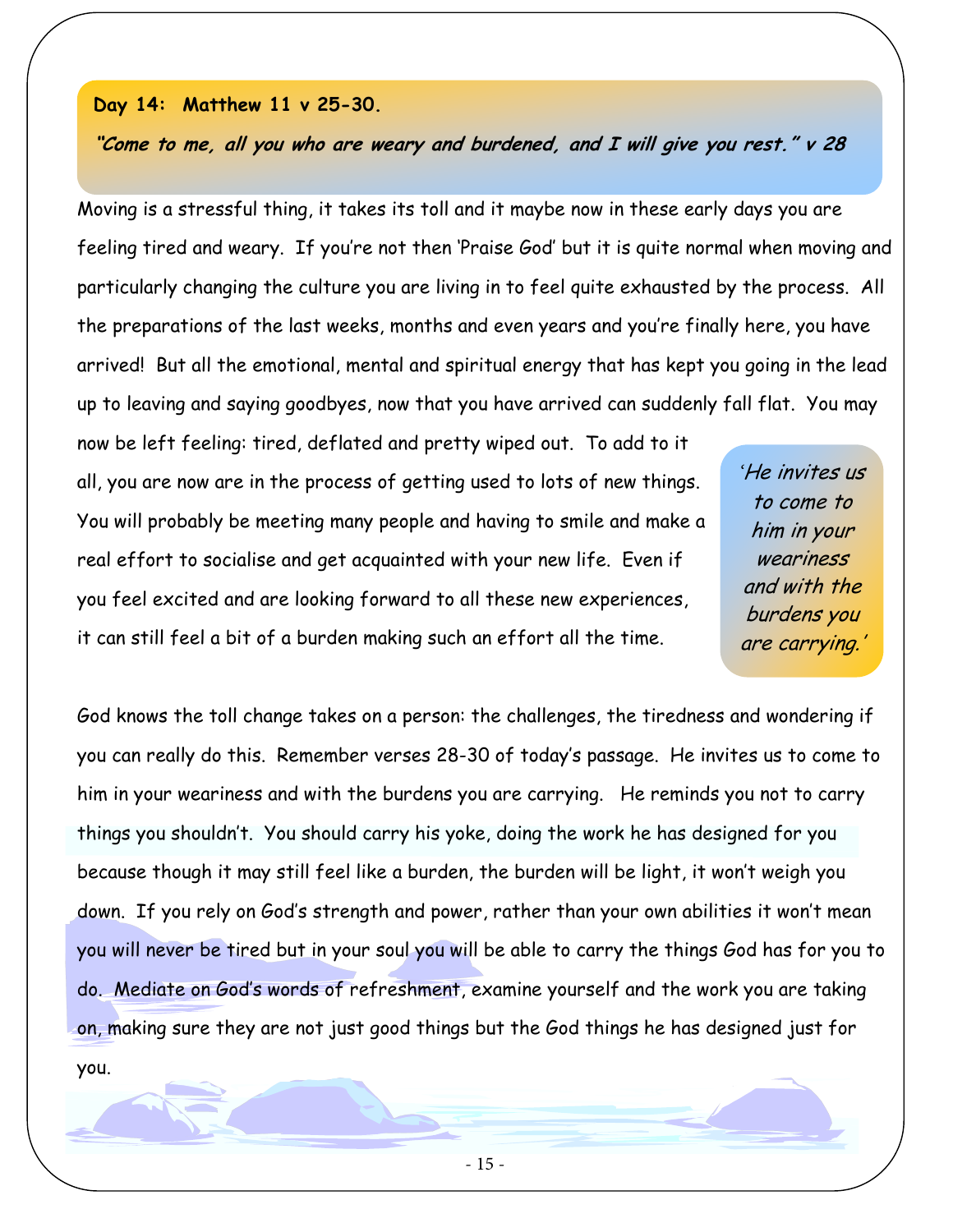God prepared in advance for us to do.' v 10

rubber hits the road.'

Day 15: Ephesians 2 v 1-10

Be encouraged and know that however long you have been preparing for this work; God had prepared this work for you long before it was even a passing thought in your mind. You are his work of art, his creation and he has been moulding and shaping you for this time. He has much good work for you to do in the coming months and years. Isn't that amazing to know? To know God has spent so much time preparing you. Not only that but all that time thinking about you and what he wants you to do for him. He has created you, helped you to grow and develop so you can fit the plan he has for mission here on earth.

If you go on holiday it usually for a week or two, so now as you pass the two week mark,

"For we are God's workmanship, created in Christ Jesus to do good works, which

perhaps you're realising, 'This isn't a holiday… this is home.' It may feel really normal after

months. Perhaps you feel 'Finally I have arrived' but with a hint of fear and anticipation or

excitement or with the realisation that 'This is it!' 'There's no going back' 'This is where the

so much preparation, to be where you have thought about, read about, prayed about for many

'God had prepared this work for you long before it was even a passing thought in your mind.'

Perhaps this isn't a holiday but it sure is an adventure of a life time so when reality hits home and all that that means for you, know the Lord is Sovereign and know his sovereign purpose and plan for your life.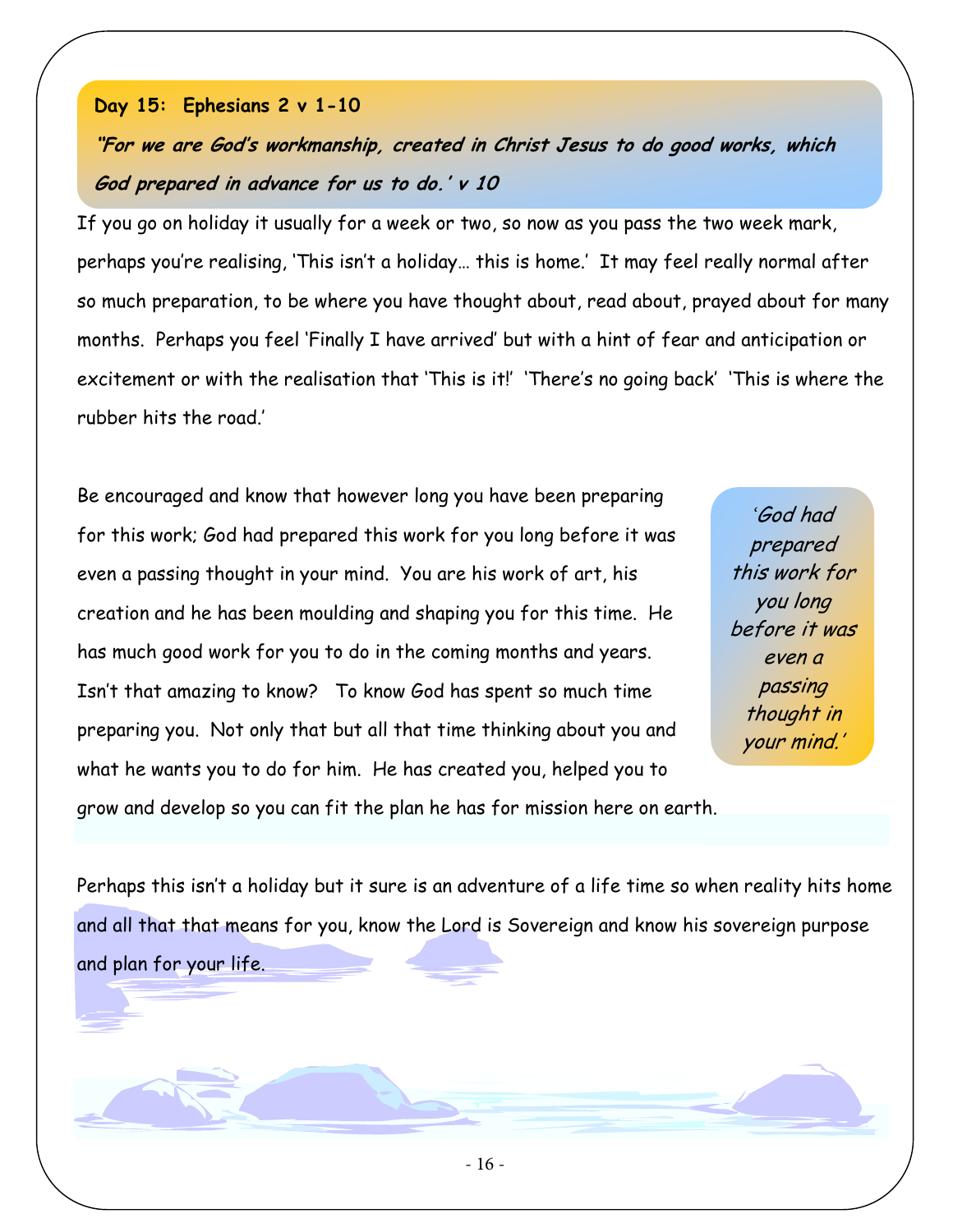# Day 16: Psalm 139 v 1-24

# All the days ordained for me were written in your book before one of them came to be.' v 16

It is comforting, encouraging and exciting to know that God knows us so intimately and as the day unfolds, he knows exactly what lies ahead for us. God knows all that you are having to deal with emotionally due to the radical change you have made in your life. He knows you maybe coping with feelings of loneliness, boredom, irritability, social withdrawal, homesickness and helplessness to mention a few. But remember God has created you for a purpose. Perhaps it's hard at the moment but you will come through this period of adjustment. God carefully sculptured you for his divine purpose, before you even knew him as your Lord and Saviour.

We love and serve a sovereign God, all knowing, all powerful, the Lord and Creator of all. You can have complete confidence in your God and in his plan for your life, as it says, 'All the days ordained for me were written in your book before one of them came to be.' So what lies ahead for you? Perhaps the ministry you will be involved in is clear but

'..God has created you for a purpose.'

perhaps not. Maybe you're not quite sure what you've let yourself in for, as you signed on the dotted line with your mission agency. Possibly now that you have arrived, the job is not what you were led to believe. Many feelings can flood in as you anticipate what you will be doing but know the Lord 'perceives your thoughts from afar' (verse 2). The ruler of all knows all that is before you and as you root yourself in him you need not be anxious about the days ahead. He holds you in his majestic right hand. He is all around you and you can not escape him and praise God for that. Wherever you and whatever you do, he will be with you.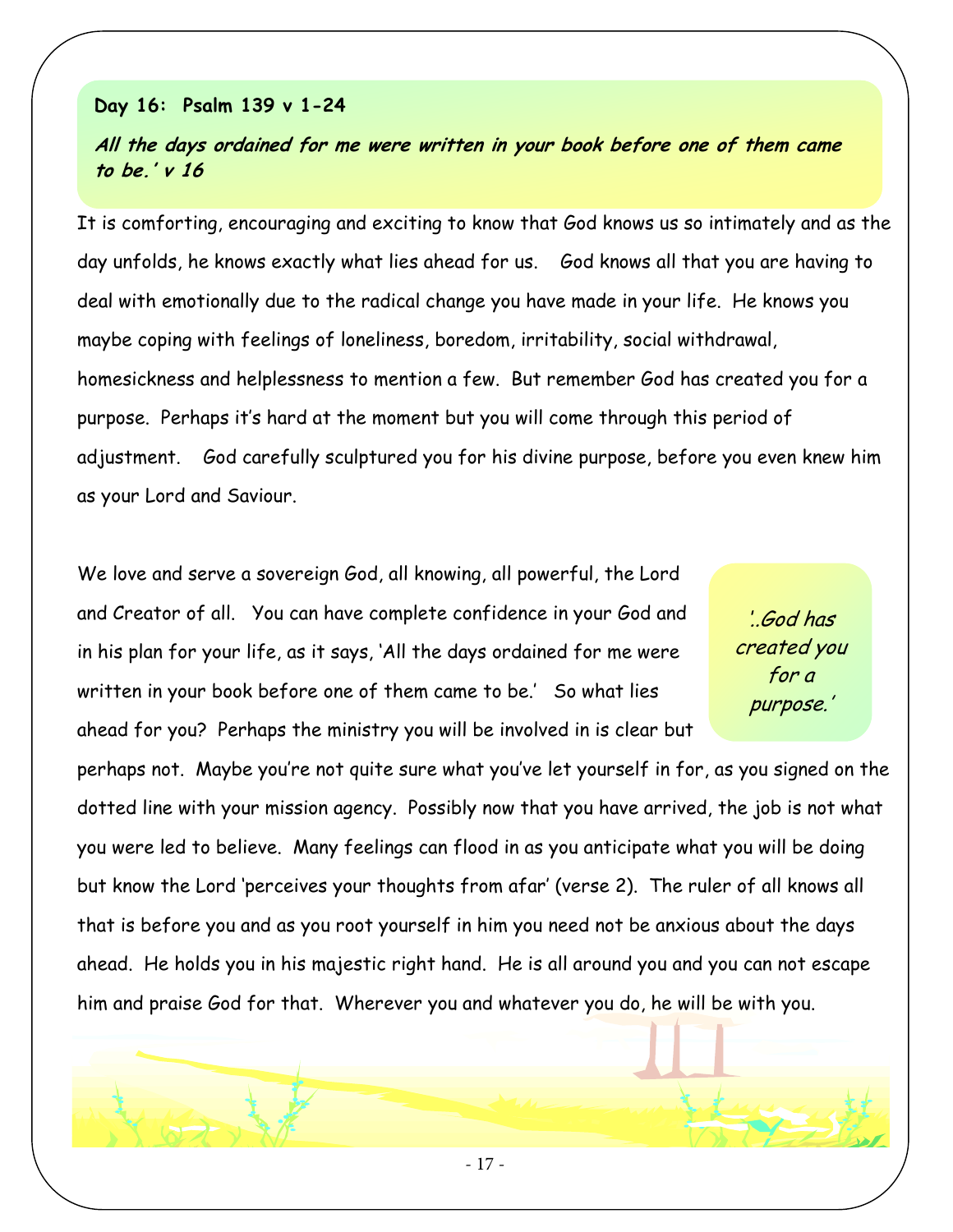# Day 17: 1 John 4:18

### 'Perfect love drives out fear' v 1

It's natural to fear, to be scared or afraid. We all have different fears and Satan knows what we fear most. He cunningly will play on those natural fears we have. One of my biggest fears is the fear of losing the ones I love – my husband or my children. I fear that someone might harm them and I fear the pain that I would feel if I lost them. God reminded me of the story of Abraham bringing Isaac his son to be sacrificed and then God providing a ram to sacrifice instead (Genesis 22). God spoke to me about trusting him with those I love most and the need to be willing to offer not just my own life but the lives of those I love. God must come first – my love for God must be greater than the love I have for my husband or children.

In learning to love God more and trusting in him with my fears and my loved ones, it releases me to serve him. I can't say I never feel afraid but the reminder that his perfect love drives out fear, pushes out the fears. His word helps me to acknowledge the fear but then take it to God, hand it over to him. God's perfect love for me, my life and those I love enables me not become paralysed by fear but

'Acknowledge the fears you have and ask God to speak to you with his incredible and perfect love.'

turn it around to say God is greater and ultimately his plans and purposes are perfect, so whatever the future holds - God will hold me, even if I have to face the fears I imagine.

So whatever fears you hold, whether they are for yourself or for those around you, as you begin life on the mission field, take your fears it to God. Acknowledge the fears you have and ask God to speak to you with his incredible and perfect love. Allow his love to release you if your fears hold you back from serving him completely and receive the peace that comes in receiving God's perfect love for you.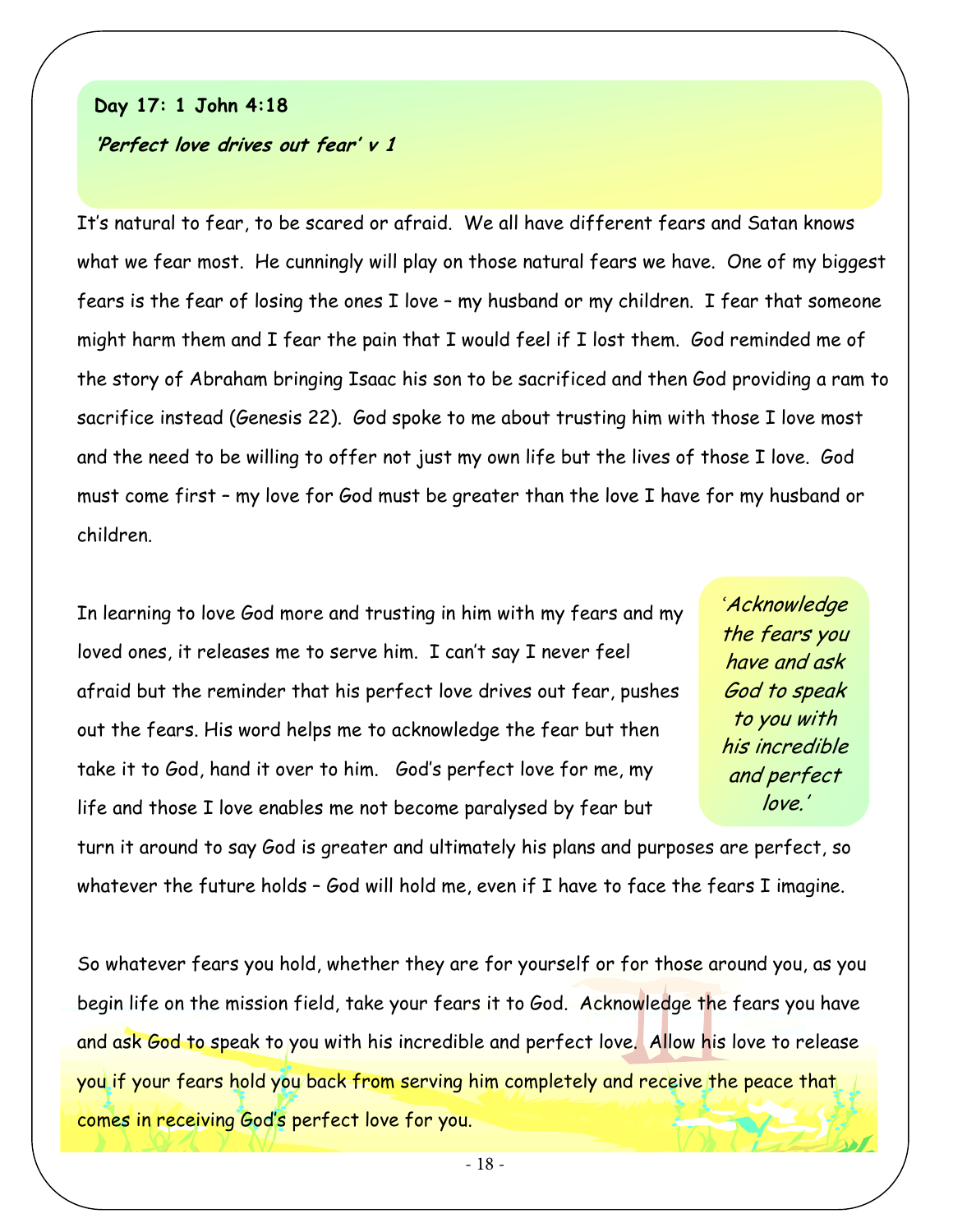# Day 18: 1 Peter 4:12-19

'However, if you suffer as a Christian, do not be ashamed, but praise God that you bear that name.' v 16

Suffering, pain and sacrifice is not something we generally like to embrace. No one really enjoys hurting but this passage reminds us that bearing the name Christian and suffering goes hand in hand. That's a tough one to hear but we need to hear it and we need reminding that that is what we signed up for when we accepted Jesus as our Lord and Saviour. So don't be surprised if life on the mission field is hard, Paul reminds us but Jesus never said it would be easy. He talked about talking up the cross and following him and when we consider Jesus' cross, we know the Christian life is not the soft option.

Life on the mission field can be tough; it can be lonely even when you are surrounded by new people. It can be uncomfortable without certain home comforts you have been used to – hot water, regular electricity and central heating! It can be confusing when things are done differently to what you are used to and you don't understand why.

'..we know the Christian life is not the soft option.'

It can be frustrating when you don't speak the language and you struggle to make yourself understood. It can be painful to be separated from loved ones and to miss your friends and family. You know what you are finding hard and God knows your sacrifice in his name.

It's tough but rejoice in your pain, praise in your frustrations, be joyful in your confusion and in your suffering feel God's blessing and honour that you bear the name Christian. It's not easy but God will give you his Spirit, to strengthen you in the hard times. He will give you his word to bring you hope and encouragement and he will surround you with his love and peace at all times.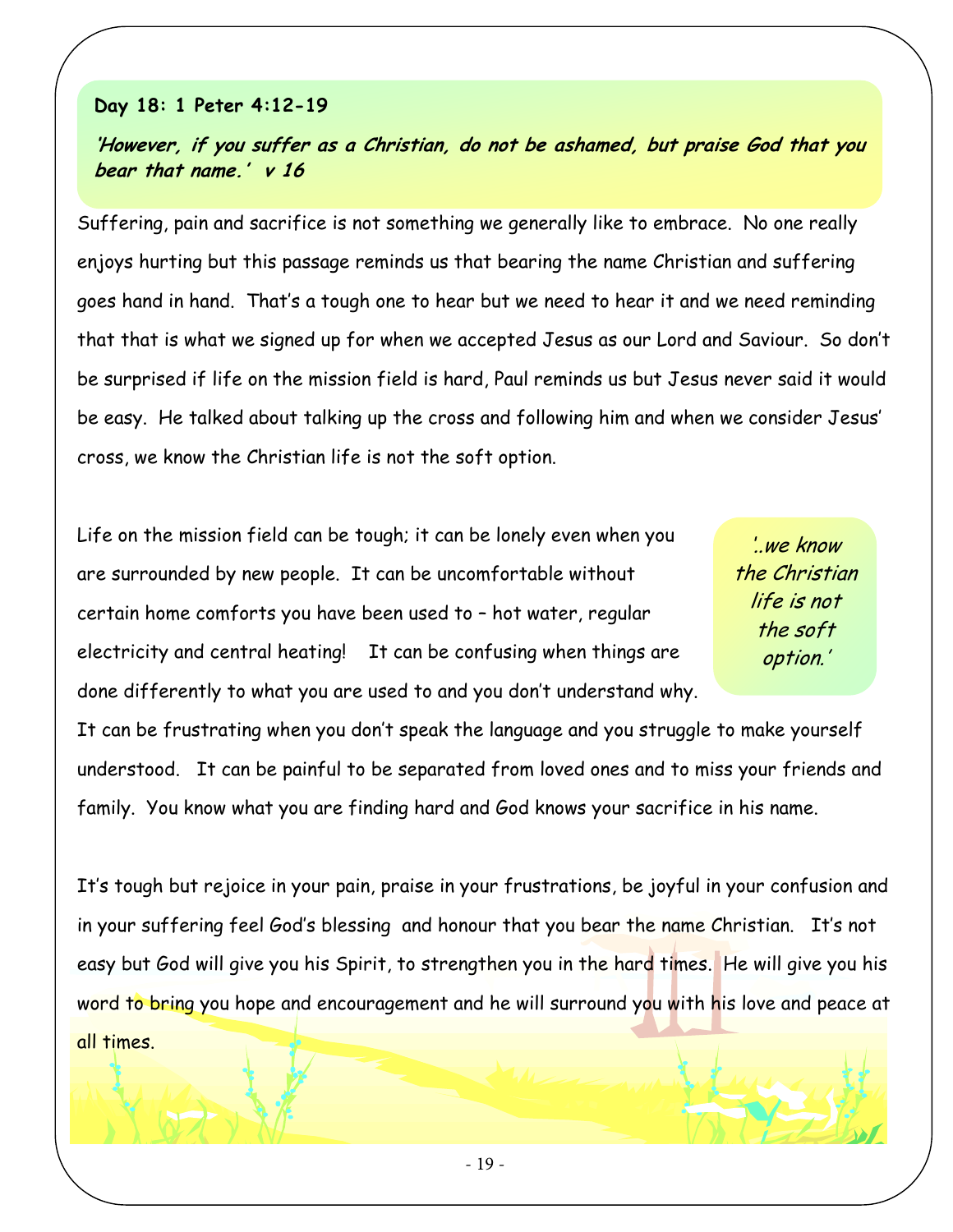# Day 19: 2 Corinthians 1: 3-11

# 'For just as the sufferings of Christ flow over into our lives, so also through Christ our comfort overflows' v5

In the knowledge that suffering is part and parcel of being a Christian, it is a great encouragement to read this passage in 2 Corinthians, 'Praise be to the God and Father of our Lord Jesus Christ the Father of compassion and the God of all comfort, who comforts us in all our troubles' v 3-4a. God comforts you in your troubles and who better to comfort you than the Lord himself who has endured the cross itself.

If you suffer, know God promises that you will be comforted in your distress. God will be there for you, he does not promise to take the suffering away but he will not abandon you to suffer alone. Know also as you are comforted, this is so you would have the ability to comfort others who suffer. As we experience suffering and know God's comfort for ourselves we can reach out to those who suffer - offering the comfort of God that we felt for ourselves.

Paul's suffering was immense but it's amazing even at the height of his distress he takes a step back from his own pain, turns it around and witnesses to the fact that the suffering he is experiencing is good because it teaches him to rely on God and not himself. Isn't that incredible and such a challenge to us if we too face suffering in Jesus'

'..he will not abandon you to suffer alone.'

name. Will you too learn from Paul's example and turn and cling to Jesus at distressing times? Will you ask the God of all comfort to teach you more of him and more of how to comfort others through enduring suffering yourself? When you feel under great pressure, more than you think you can cope with remember Paul's but also Jesus' example as he said to his Father in Gethsemane, 'Yet not what I will, but what you will.' Matthew

26:3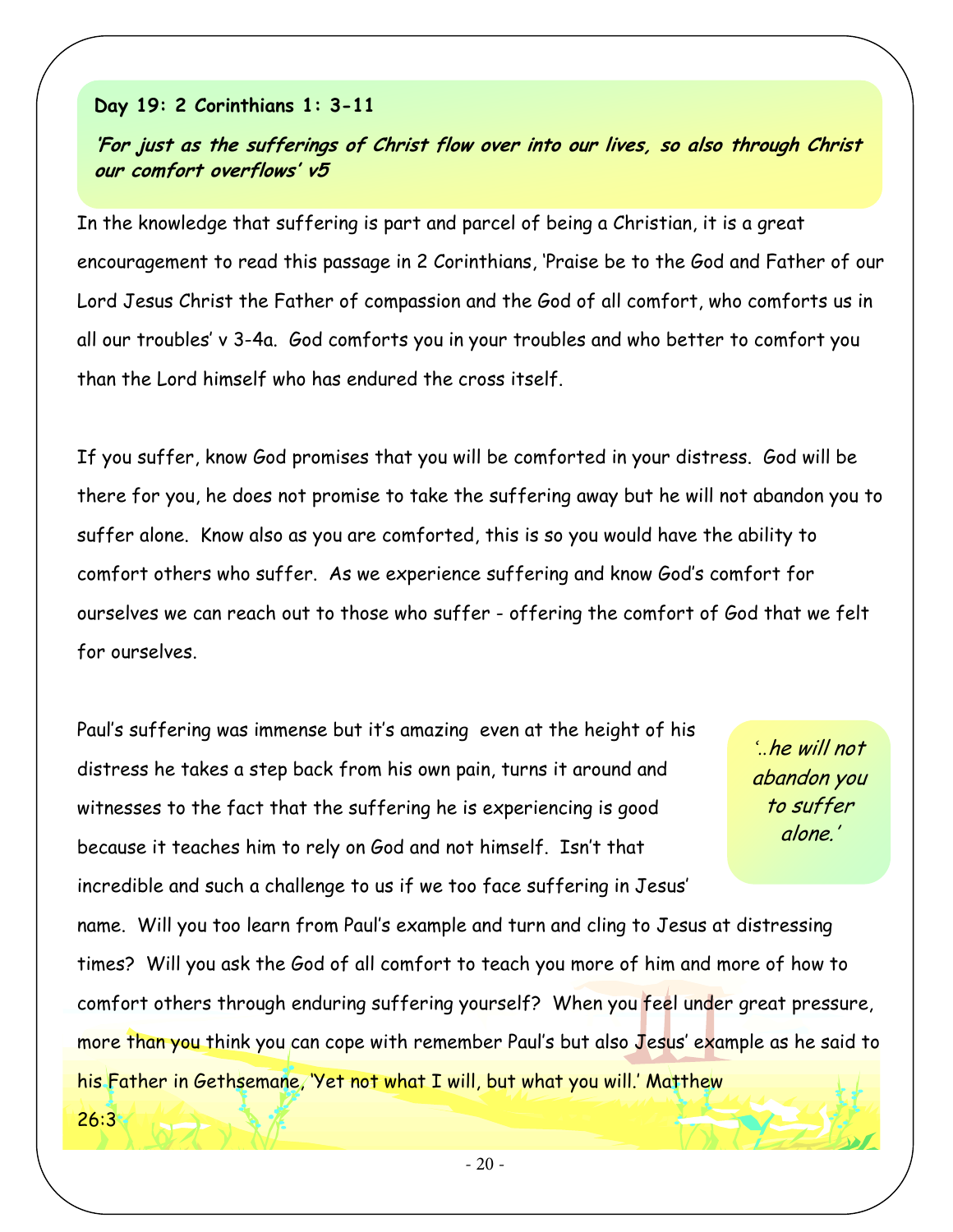# Day 20: 1 Peter 2: 9-12

'Dear Friends, I urge you, as aliens and strangers in the world..' v 11

We belong to God and are called to live a life worthy of the name Christian. We are called to turn from our old life, to turn from sin and live a life which reflects Jesus and points people to God. We are called to be different! Paul in this passage refers to followers of Jesus as aliens and strangers, as our citizenship is not an earthy one but we are citizens of heaven. We are passing through planet earth to our home with our Father God in heaven.

So you are a foreigner and therefore expect to be misunderstood at times for how you conduct your life as a Christian. Also anticipate that you will be looked at, watched, observed, scrutinized as you go about your daily life, as people watch how a Christian lives and breathes. You are the face of Christianity, the advert, the publicity material for those wanting to know about Jesus and what it means to live your life for him.

'So you are a foreigner and therefore expect to be misunderstood at times for how you conduct your life as a Christian.'

You are also a foreigner quite literally in terms of being from another country. You may look different to those around you, speak differently, and act differently and inside think differently. It can be a little disconcerting to be looked at so differently and to even be seen and labelled as the outsider in a community. It can equally be a challenge if you don't look so different from those around, perhaps you can even speak the language but culturally you are not the same. It will take time to feel comfortable being in your new surroundings and it will take time for locals to get used to you and realise that you are not a tourist! Be patient and also understand that however long you are in a place, in many ways you will always be an 'alien' but that is okay because remember you are passing through onto your final destination: heaven.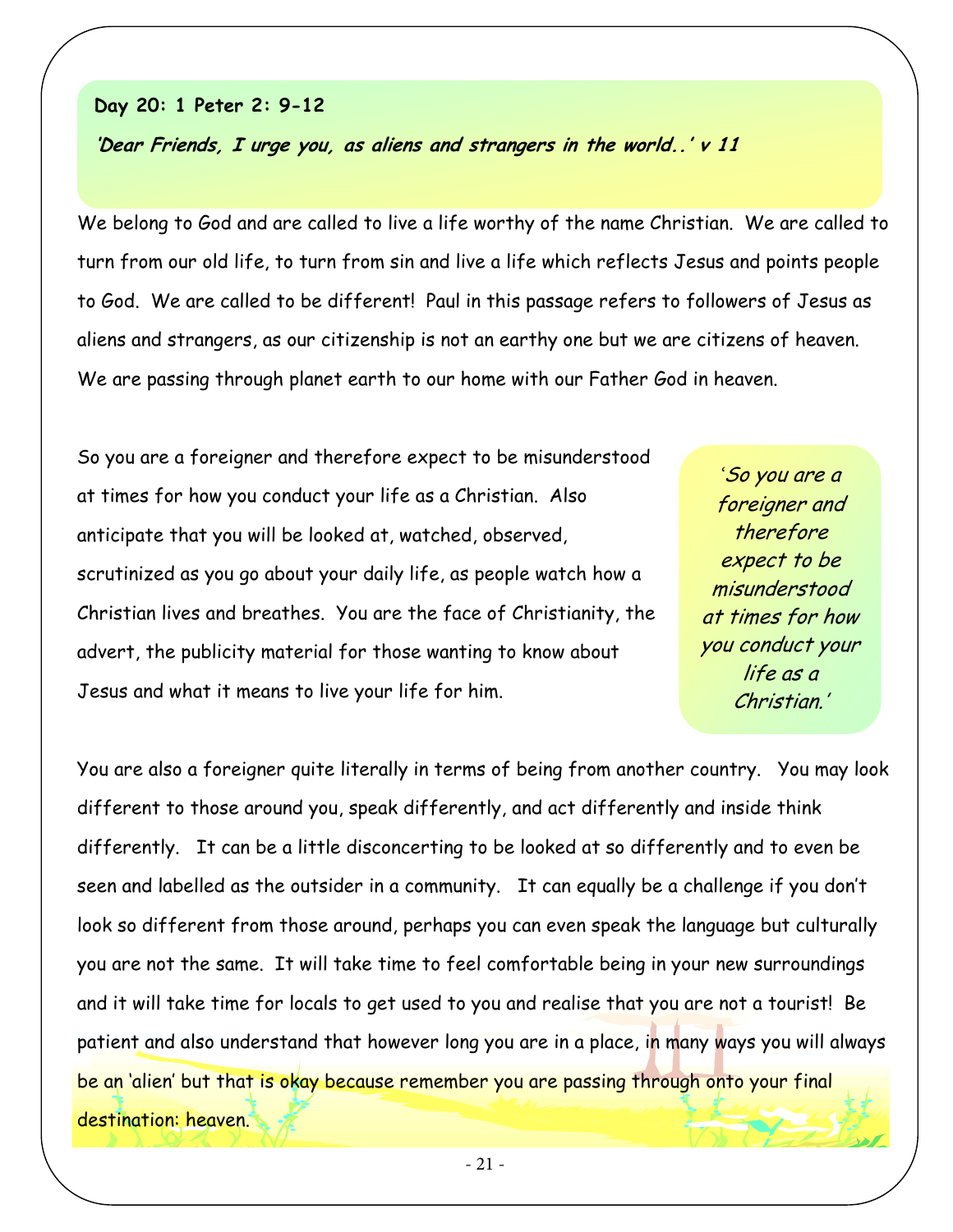# Day 21: Romans 8: 28-39

# 'Who shall separate us from the love of Christ?' v 35

We may have been separated from many people we love, leaving family and friends. We may not know when we will next see our loved ones but one thing we know for sure, is that nothing can separate us from the love of God. Wherever we go our relationship with God remains the same, he is completely steadfast and travels with us everywhere we go, he never leaves us and neither does his love.

This is such a comforting passage especially as it can be hard saying goodbye to people and an effort to keep in touch once we are in our new home. Fortunately now with the internet in many places you can find a Cyber Café and send a message home and receive a reply within a few days if not a few hours if you're on Facebook. However some reading this will be in remote places and contact home will not be so simple or

'Wherever we go our relationship with God remains the same'

perhaps you can't be as honest as you'd like for security reasons. You may be reliant on the postal system and perhaps if you are off the beaten track, post is not so reliable and contact home can be complicated. Perhaps you're feeling a bit cut off, detached, unconnected and removed from the world you once knew. It can be a real challenge to communicate with those back home and then waiting for replies but when you feel humanly separated from people. Grasp the love God has for you and allow that knowledge to hold you, support you and sustain you in times you long for a word from back home. Reflect on God's love often and let his love be food for you soul, your spirit, you heart and your mind.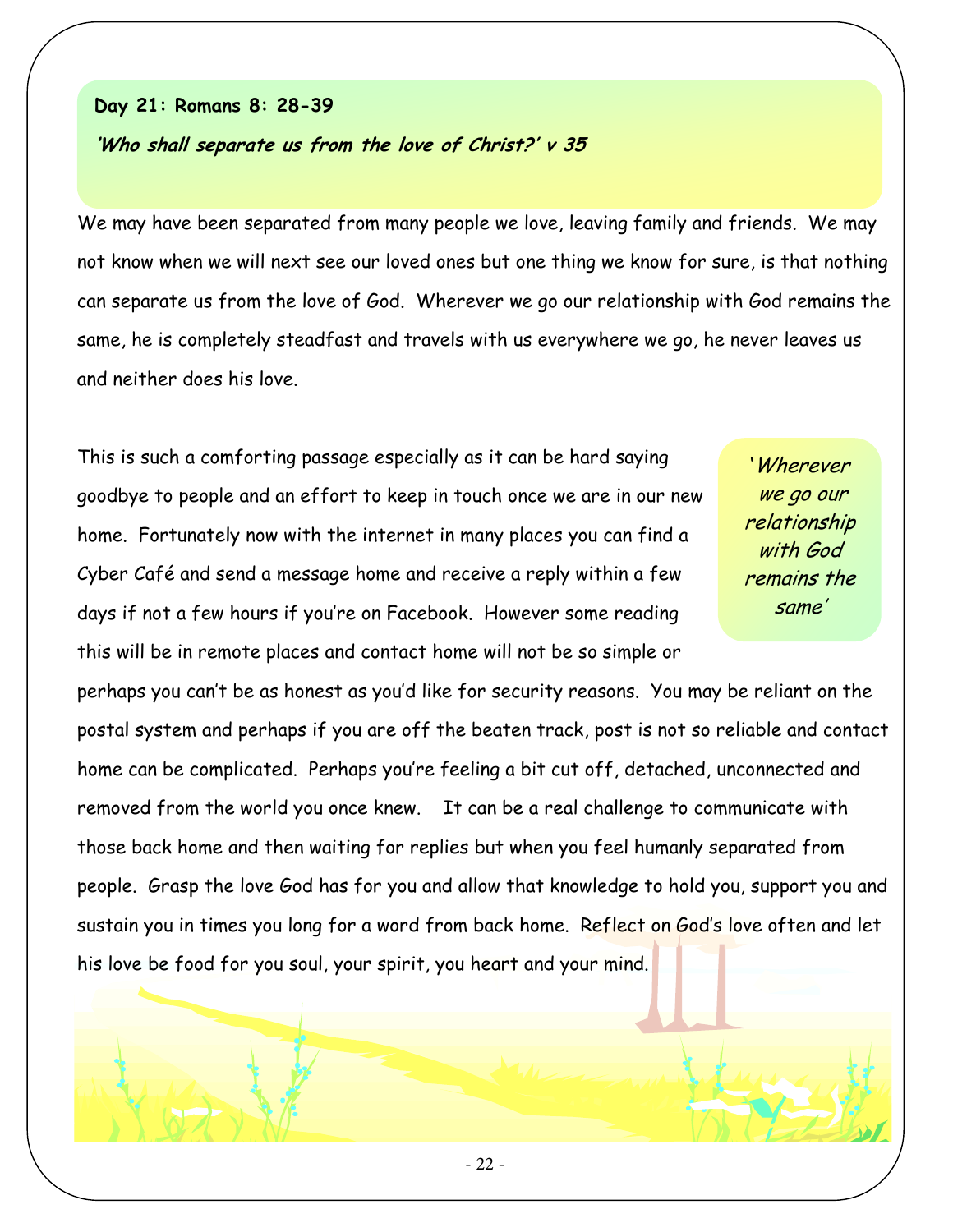# Day 22: Ephesians 6:10-18

'Stand firm with the belt of truth buckled round your waist.' v 14

I remember someone drawing attention to the fact the armour of God has no back protection. This came with the reminder that there is no turning back with Christ. As Christians we must keep moving forward and face the enemy when he seeks to pull or push us off course.

As you face life on the mission field this passage has some important instructions for good practice in your daily living. It holds a reminder that when you face difficulties that you should be aware that the enemy is devious and underhand. Satan is always seeking to undermine confidence and cause doubt, so it's vital to be prepared and put on your spiritual armour.

'..you can trust God because he is and speaks the truth'

The first piece of armour is the belt of truth and in a world where truth is debated and many hold onto whatever truth they decide, it is crucial we hold onto the undeniable claim that Jesus is the truth, ' I am the way and the truth and the life' John 14:6. Jesus is the only truth and his word is truth. On many occasions throughout the gospels, when Jesus spoke, he began with the phrase, 'I tell you the truth…' If we ever doubt you can go back to this foundation, that you can trust God because he is and speaks the truth. When the father of all lies, Satan, tries to deceive you, telling you half truths or rocking your confidence in your knowledge of God you need to seek out truths in scripture. You need to fasten that belt of truth firmly on as you begin the day and remember the words of 2 Timothy 2:15' 15Do your best to present yourself to God as one approved, a workman who does not need to be ashamed and who correctly handles the word of truth.'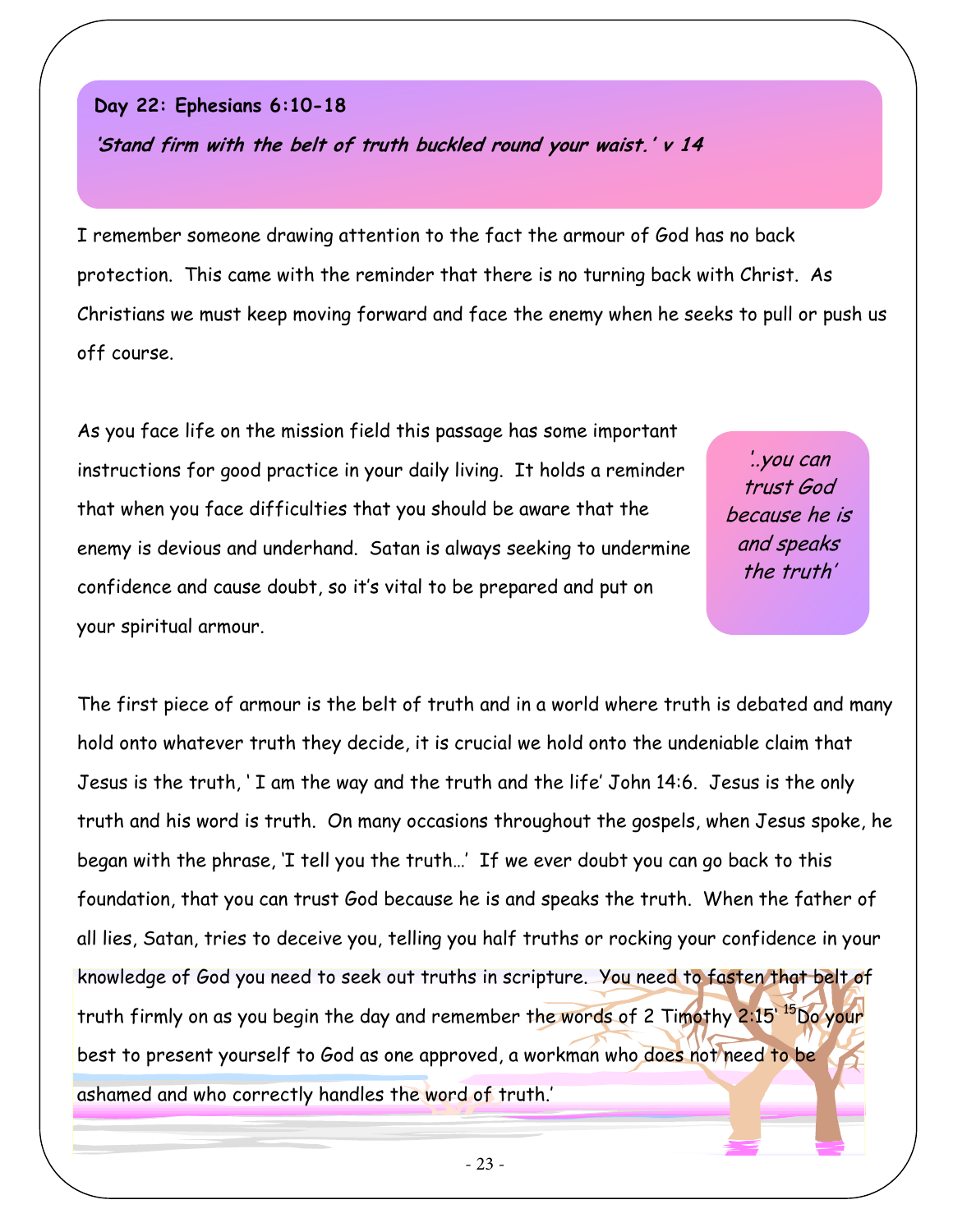# Day 23: Ephesians 6:10-18

'Stand firm… with the breastplate of righteousness in place,' v 14

It's normal to have doubts about whether you are up for the task ahead but Satan in his craftiness can use these normal human thoughts and feelings, causing you to dwell on feelings of inadequacy and so at worse paralyse you from actually doing anything useful at all.

The second piece of armour we need to remember to put on is the breastplate of righteousness. Recognise that your righteousness doesn't come from what you do or who you are, but solely through your faith in Jesus Christ. This then releases you from trying to be good enough and instead frees you to be who you are in Christ. You are loved and accepted by your Father in heaven and you are a child of the King – that is qualification enough for what God has called us to.

Jesus makes you righteous, Jesus makes you in a right relationship with God not reading the bible, not praying, not being good and not being a missionary! So hold that breastplate over your heart, protecting yourself from Satan's lies that can hurt your emotions by knowing that your righteousness comes from God. So when Satan causes you to feel and think, 'I shouldn't be a missionary …. I'm not good enough or I'm not holy enough or I don't pray enough' you can fight back by standing on the

'Jesus makes you in a right relationship with God not reading the bible…'

truth that your righteousness comes from God. When you feel 'unqualified' for the task ahead, hold onto that breastplate, humbly acknowledging you can do nothing to make yourself righteous and be thankful it is all about Jesus and not you.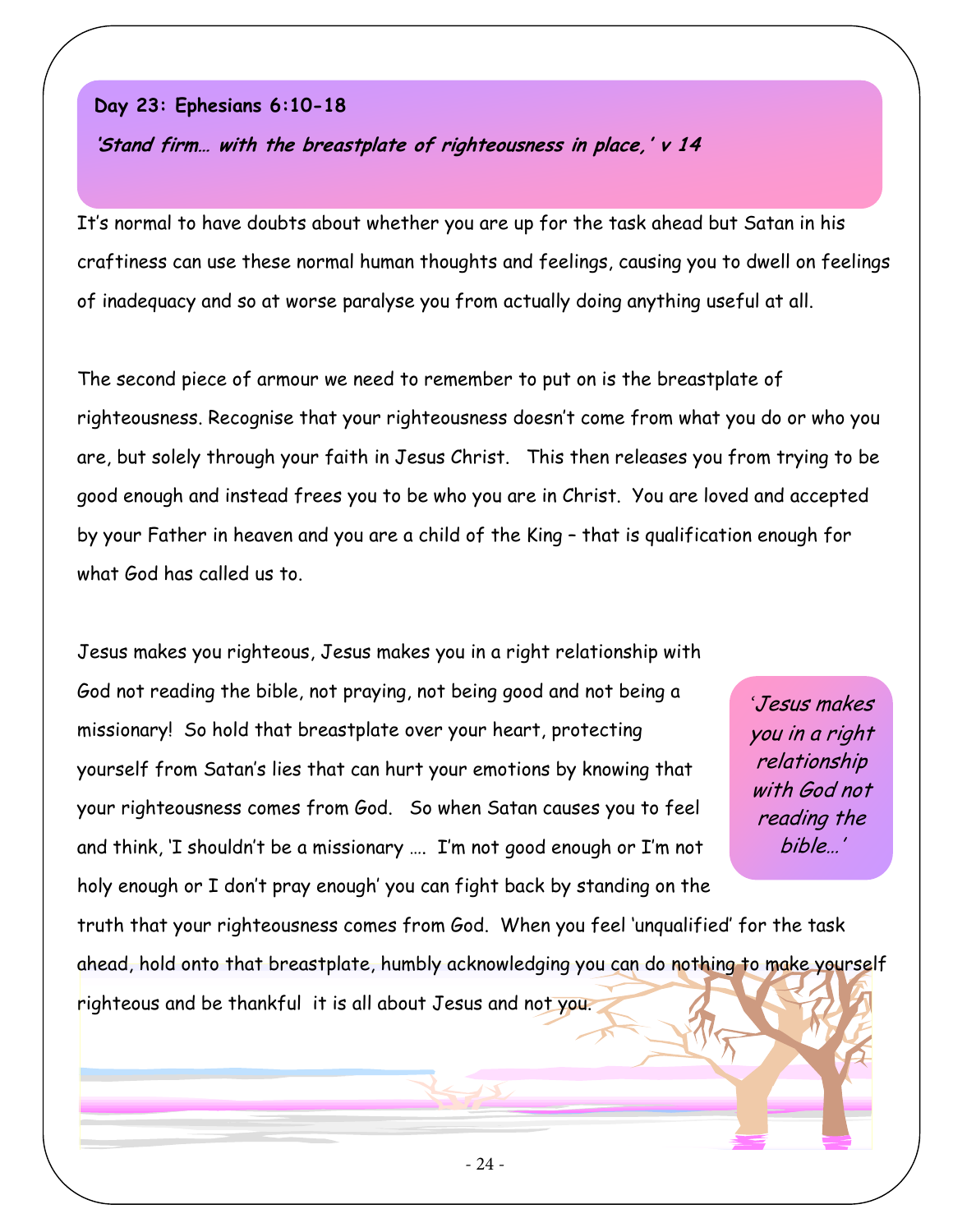# Day 24: Ephesians 6:10-18

'Stand firm… with your feet fitted with the readiness that comes from the gospel of peace' v 15

When we enter another person's culture, it's important to take your time to acquaint yourself with how things are done: greetings, eating habits, giving of gifts, clothing etc. However there is one thing that is unchanging and that is the Good News of Jesus Christ. No matter what other things change, how you say hello or shake someone's hand or not, the language you speak or try to at least - the message of the gospel remains the same.

So though you may look different because you have to wear different clothes to what you used to, the shoes of the gospel remain the same and remember also what it says in Romans 10:15, 'And how can they preach unless they are sent? As it is written, 'How beautiful are the feet of those who bring good news.'

'Know the honour of helping someone to come to know Jesus'

Know the joy and privilege of bringing Good News to those who have not heard before. Know that the Good News brings not only peace to people's lives but forgiveness of sins, indescribable love from God, eternal life and life in all its fullness now. Know the honour of helping someone to come to know Jesus, the opportunities to pray with someone or explain a bible verse.

Be familiar with the readiness of those shoes of the gospel of peace and keep those feelings of willingness, eagerness and keenness to want to share Jesus with others alive. Don't get tired of the message even when you're physically tired. Engage in the word, look at it afresh and consider how you could be communicating it in a culturally relevant way to the people you are living and working

with.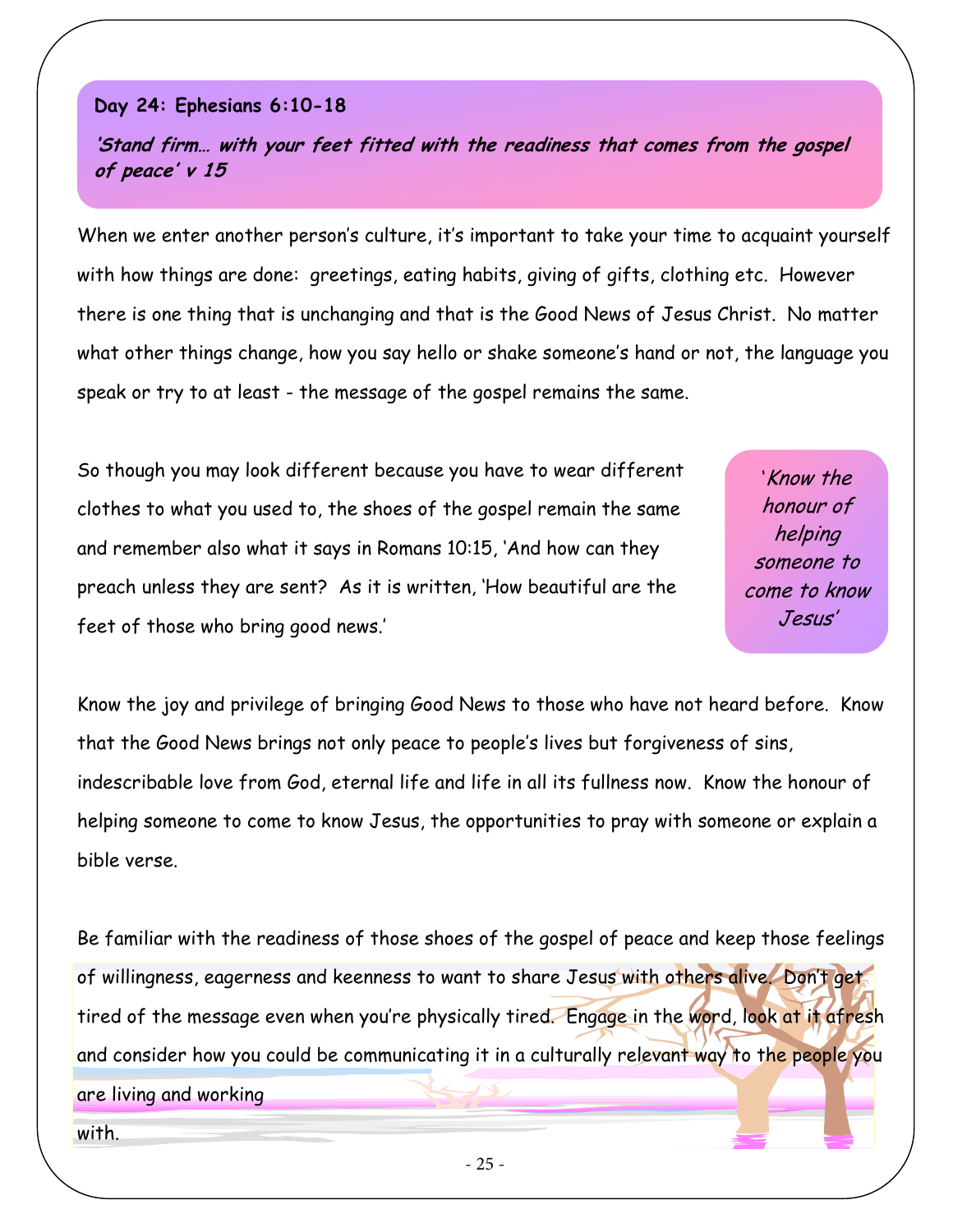# Day 25: Ephesians 6:10-18 'Stand firm… and take up the shield of faith.' v 16

'Now faith is being sure of what we hope for and certain of what we do not see' Hebrews 11:1. So we come to the fourth item of the armour of God and what an important piece to take with us day by day. Trusting in an unseen God, trusting in an unseen future but being sure that whatever lies ahead is God's perfect plan for your life.

God calls you to live by faith and not by sight (2 Corinthians 5:7) and I guess when you enter the mission field with all that that entails – relying on God as you step into the unknown, you have already taken a pretty big step of faith. You possibly signed up to go without ever visiting before and even if you did make a trip to check out where you would be going, you never really get the full picture in a few days or even a week or two. So as you stepped off the plane, took that drive to your new front door, you have already carried your shield of faith some distance.

However it doesn't stop once you arrive, as you begin your new life on the mission field there will be plenty of unknowns: people whose names you don't know; places that are unfamiliar; language which you can't comprehend and sometimes it will probably all feel a bit too uncertain. So when from time to time you long for familiar faces and

'God calls you to live by faith and not by sight'

surroundings, remember to 'fix your eyes on Jesus, the author and perfecter of your faith,' (Hebrews 12:2) and take up the shield of faith with the certainty that God is and will always be faithful to you.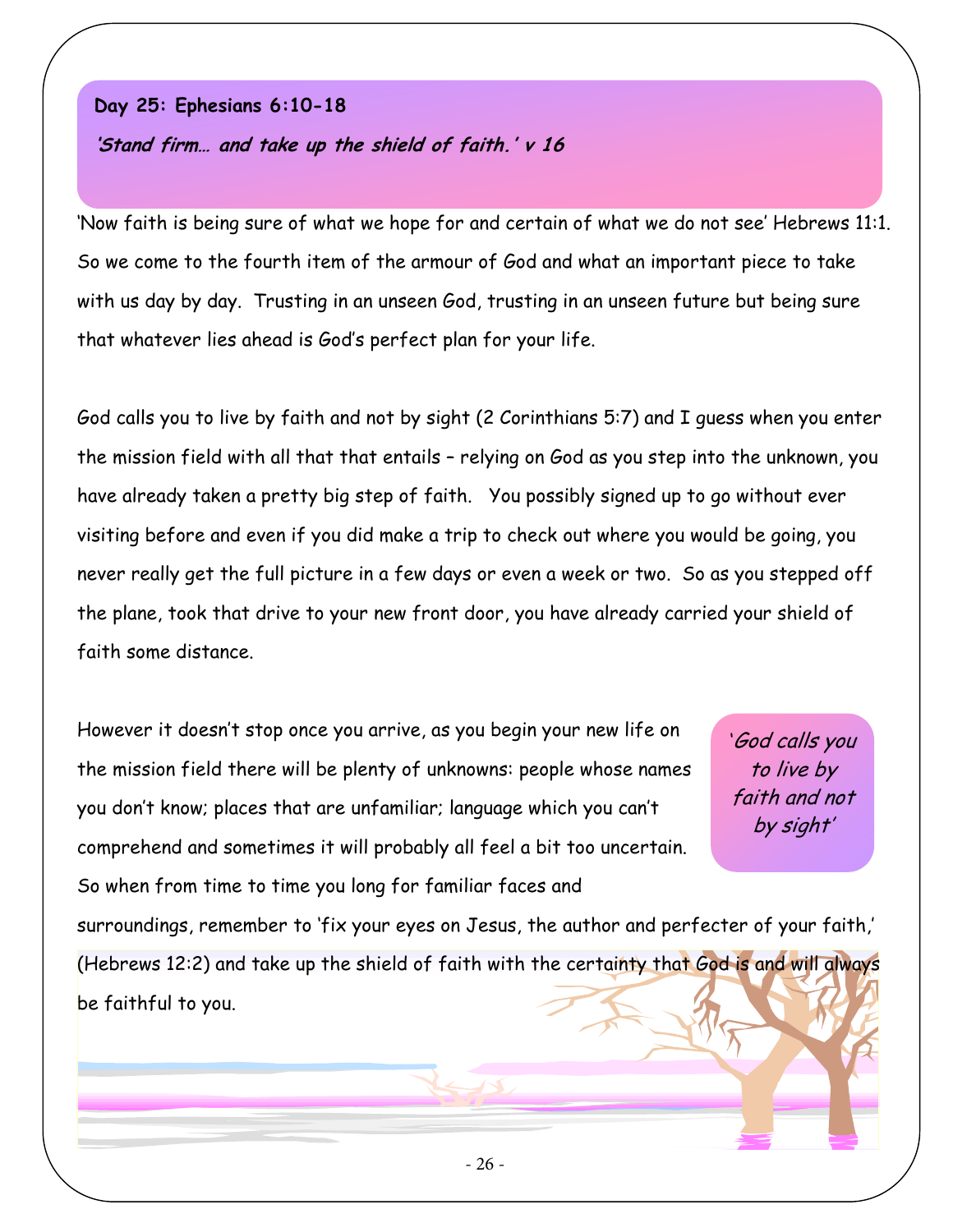# Day 26: Ephesians 6:10-18

'Stand firm…. Take the helmet of salvation' v 17

I like the imagery here, a shiny helmet to put on but then I think it's probably heavy, bulking and a bit cumbersome so why not leave it at home? But actually our salvation is something we can often take for granted and almost forget about it as we get caught up with each days work. That's why Jesus commanded us to remember his death, his body broken for us, his blood shed for us, as we break bread together. Jesus knows human beings can be incredibly forgetful!

So take a moment to thank God for the wonderful gift of salvation, the incredible love Jesus showed for you on the cross bringing you forgiveness, eternal life and the life you have at this point in time. Salvation in Christ has brought you to this place today, so thank God for his saving grace and all the steps of faith he has guided you up till now.

'Salvation in Christ has brought you to this place today'

The helmet is also vital in protecting your head: thoughts and what goes on in your mind. Satan's schemes can be very cunning at attacking through your thought life and trying to shake the foundations of faith. With half truths and blatant lies he will try anything to unsettle you, not only your personal confidence but the faith and beliefs you have given your life to. Therefore keep in mind as you reflect the words of Paul to the Philippians, 'Do not be anxious about anything, but in everything, by prayer and petition, with thanksgiving, present your requests to God. And the peace of God, which transcends all understanding, will quard your hearts and your minds in Christ Jesus.' Philippians 4:6-7.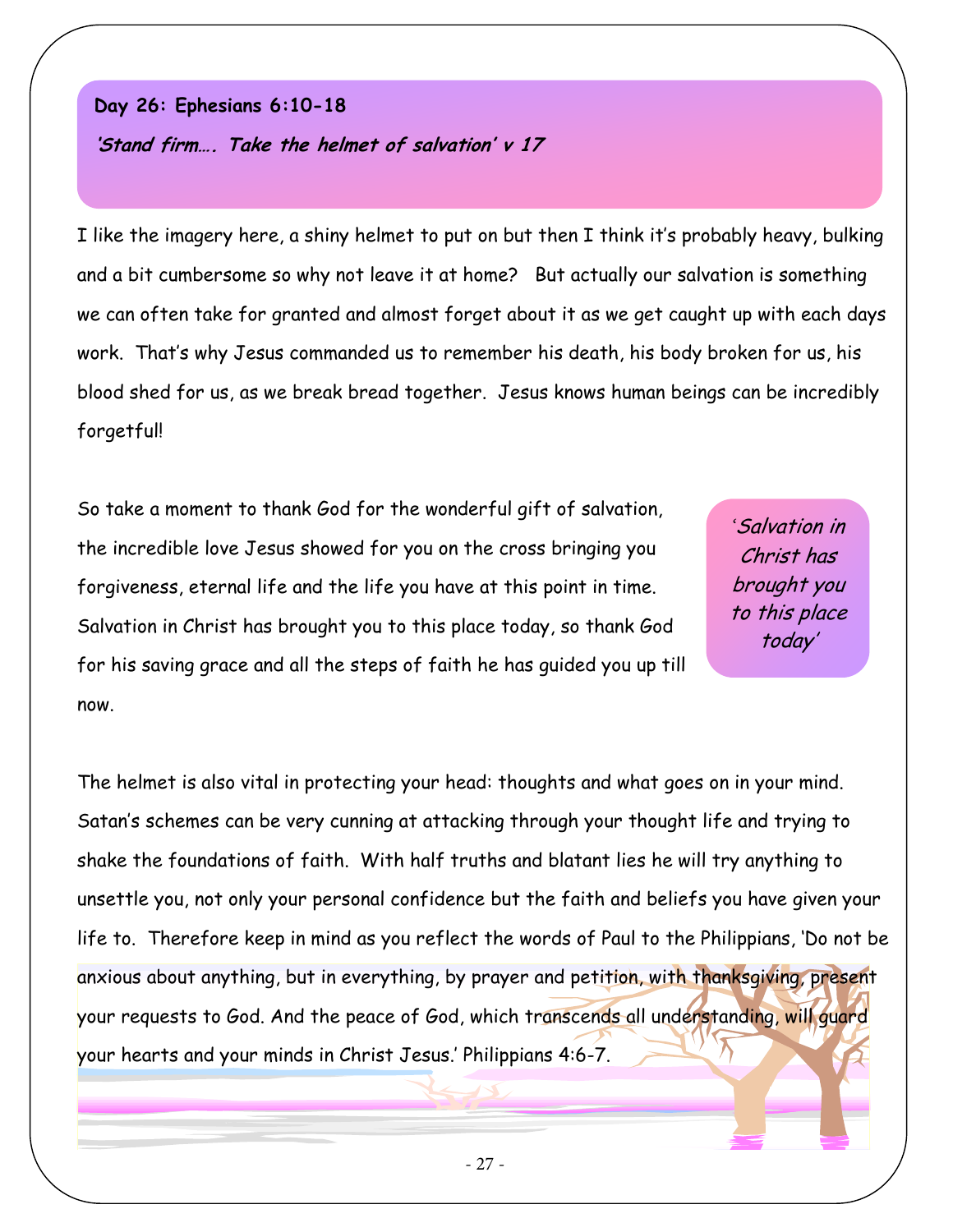# Day 27: Ephesians 6:10-18

'Stand firm with… the sword of the Spirit, which is the word of God' v 17

At last a piece of offensive weaponry! All the other armour we put on is protective, it's all been about standing our ground and defending ourselves but now God gives us a most powerful piece of armour – the sword of the spirit. Hebrews 4:12 describes the Bible, God's word in potent language, ' For the word of God is living and active. Sharper than any doubleedged sword, it penetrates even to dividing soul and spirit, joints and marrow; it judges the thoughts and attitudes of the heart' and in 2 Timothy 3:16-17 Paul explains how 'All Scripture is God-breathed and is useful for teaching, rebuking, correcting and training in righteousness, so that the man of God may be thoroughly equipped for every good work.' It is clear the Bible is an essential part of the armour of God, if not the most powerful. '…make reading your Bible just for you, a priority.'

So as you step onto the mission field remember to unpack your Bible and read it regularly. It's easy with moving and being out of a familiar routine to find your usual 'quiet time' or 'time with God' gets moved, but to where? As you get used to a new routine, look at what is a good time to spend time with the sword of the spirit but don't give yourself a hard time or get caught up with guilt for not doing it. Satan can cripple Christians by causing so much guilt we never get around to reading the Bible because we spend more time thinking about what stops us reading, than actually stopping and reading it. So once you've organised yourself, make reading your Bible just for you, a priority.